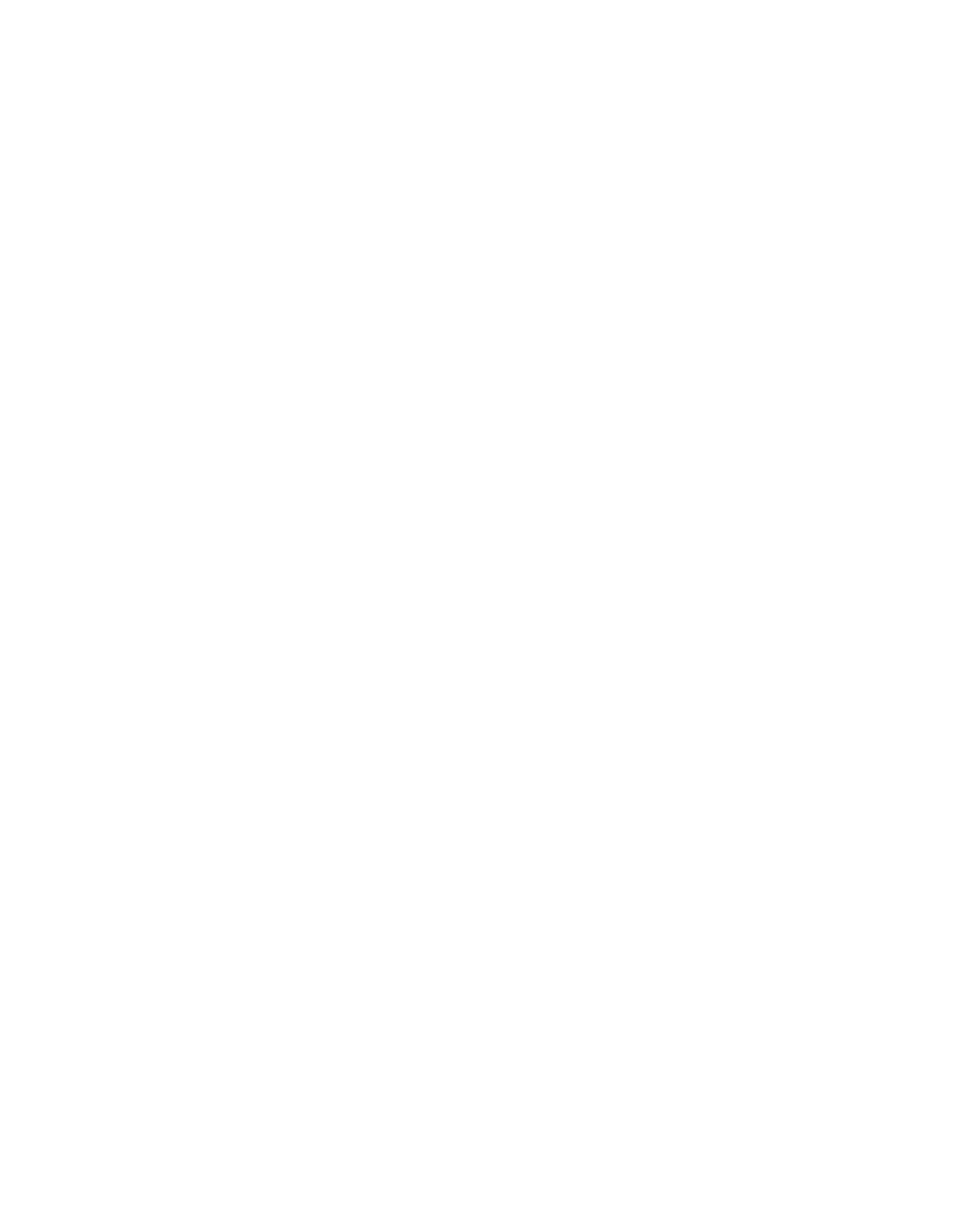# **Table of Contents**

| Residents of the Economic Impact Study Area and the Multiplier Process  6 |  |
|---------------------------------------------------------------------------|--|
|                                                                           |  |
|                                                                           |  |
|                                                                           |  |
|                                                                           |  |
|                                                                           |  |
|                                                                           |  |
|                                                                           |  |
|                                                                           |  |
| Estimate of Economic Value and Impact Accounting for All Beach Use 15     |  |
|                                                                           |  |
|                                                                           |  |

## **List of Tables**

| 3 Changes in Beach Days and Net Economic Value Due to Water Quality Change    |  |
|-------------------------------------------------------------------------------|--|
|                                                                               |  |
| 4 Capitalized Value of Improving Water Quality at Long Beach to Water Quality |  |
|                                                                               |  |
| 5 Changes in Total Spending Due to Changes in Water Quality at Long Beach     |  |
|                                                                               |  |
|                                                                               |  |
| 7 Economic Impacts on the Local Economy of Changes in Water Quality at        |  |
| Long Beach to Water Quality Conditions at Huntington City Beach (Annual       |  |
|                                                                               |  |
| 8 Changes in Economic Value and Economic Impact Due to Changes in Water       |  |
|                                                                               |  |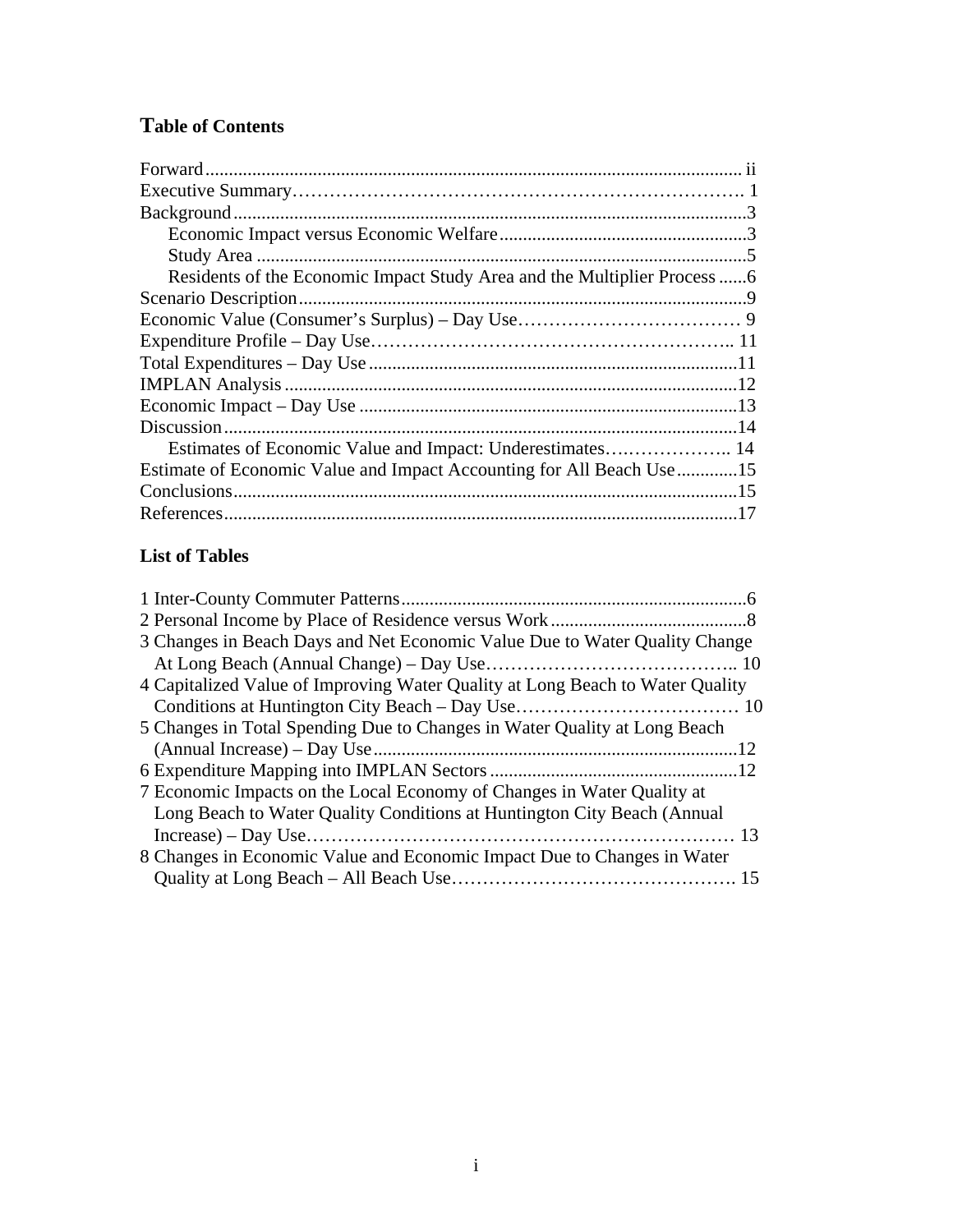#### **Foreword**

The Southern California Beach Valuation Project is a multi-agency partnership that was initiated in 1998 by the National Oceanic and Atmospheric Administration (NOAA). In the early 1990s, NOAA's Coastal and Ocean Resource Economics Program had estimated single-site travel cost models for 10 California beach sites as well as 40 others nationally using the Public Area Recreation Visitors Survey (PARVS). The results from these efforts were being used in damage assessment cases due to oil spills and sewage spills by California State agencies. Two major deficiencies were noted for single-site travel cost models for these types of applications; 1) the models don't account for substitution to other sites and 2) the models can't include the evaluation of changes in water quality or other beach attributes.

In 1998, NOAA started the process of forming a partnership to develop a state-of-the-art model to address the two above deficiencies. Two elements of NOAA's National Ocean Service joined the partnership; the Coastal and Ocean Resource Economics Program and the Damage Assessment Center. From the State of California, three agencies joined the effort; the State Water Resources Control Board, the California Department of Fish and Game's Office of Spill Prevention and Response, and the Southern California Coastal Water Research Program. The Santa Monica Bay Restoration Foundation also joined the partnership. These organizations were the original project partners. Later in the process, the U.S. Department of Interior's Minerals Management Service joined the partnership.

The project not only involved multiple funding partners, the Research Team also came from multiple organizations. Many researchers have contributed to the effort since the projects inception, including many students at the universities. The overall project Principal Investigator was Professor Michael Hanemann of the University of California – Berkeley. Dr. Linwood Pendleton was the Co-Principal Investigator and during the project went from the University of Southern California to the University of Wyoming and is now at the University of California – Los Angeles. Dr. Craig Mohn was hired under a Post Doctoral Fellowship at the University of California – Berkeley to lead the estimation and implementation of the Southern California Beach Valuation Model. Dr. David Layton, originally at the University of California – Davis, now at the University of Washington was also brought on to help design a contingent valuation/behavior element and do preliminary analysis of the project survey data (see Recruitment report on our web site). As noted above, there were many other researchers involved at different stages of the project. Also, each of the agencies has economists and other social scientists that provided internal peer review as well as doing some of the analyses (this report). Outside paid peer reviewers were also used through every stage of the project.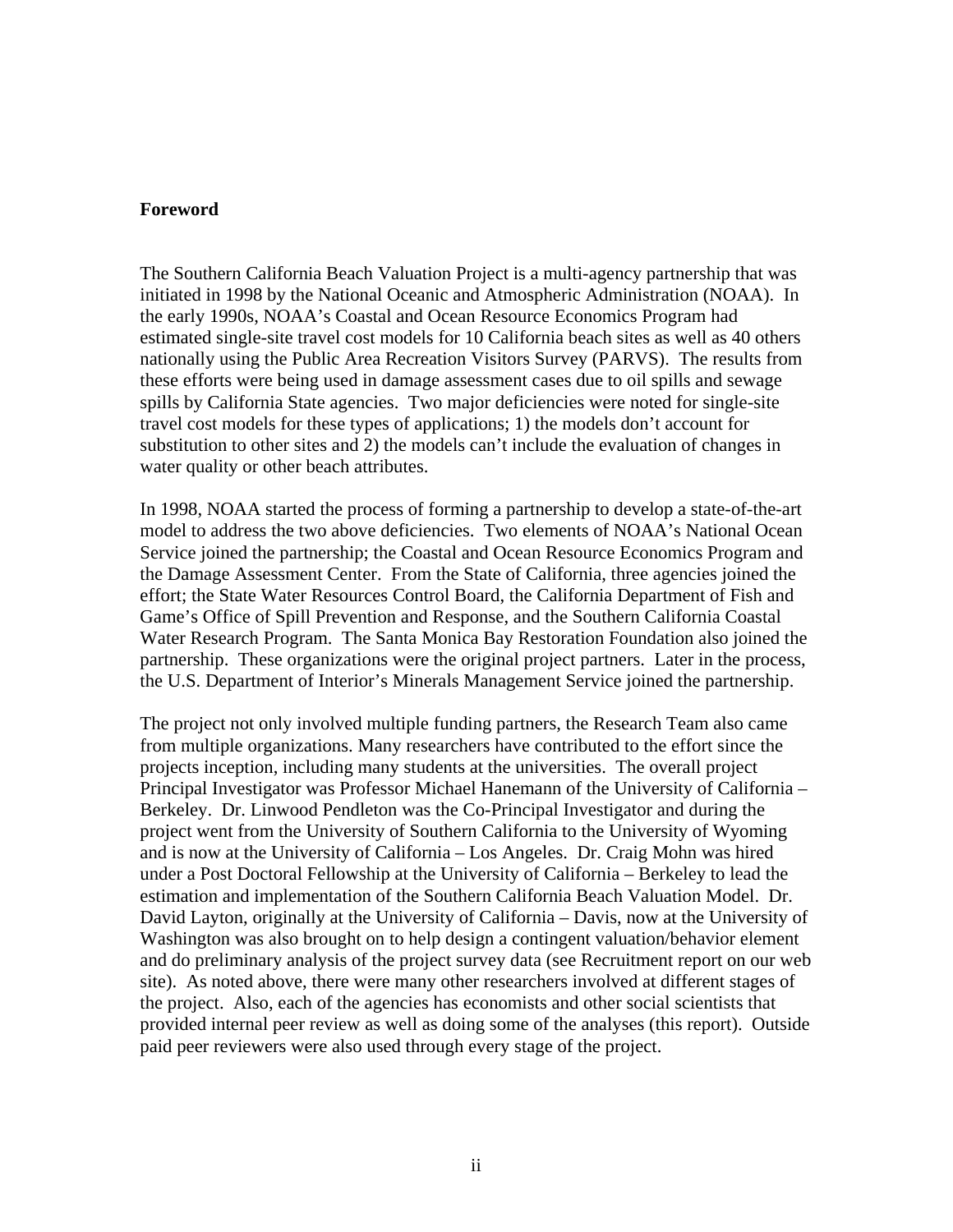The surveys were conducted by Chico State University's Survey Research Center. The surveys were complex. A panel approach was used, which was not common for studies in outdoor recreation. Panel members were recruited through a telephone survey of the general population, and then interviewed every two months on the details of each trip they took to Southern California beaches over the previous two-month period. Even though a computer-aided telephone instrument (CATI) software system was used, the many complex types of trips taken pushed the technology beyond its limits. Trips were categorized as single-day, single-site trips; single-day, multiple-site trips; multiple-day, single-site trips; and multiple-day, multi-site trips. The original software could not handle all these complexities and some portions of the early surveys had to be coded by hand. Later in the project, upgraded software allowed for programming the complexities of all trip types. These complexities led to delays in processing the data and final delivery to the research team for analysis. The Research Team and the Survey Research Center spent a great deal of time on quality analysis/quality control (QA/QC) on the survey data. Again, this delayed analysis of the data.

The delays have been worth the effort. We believe we now have a state-of-the-art model based on high quality data. On our web site (see link below), you can find reports detailing how the survey was conducted (the Production Report); an analysis of who are the beach users in southern California (the Recruitment Report); a report summarizing the estimated model, including brief literature reviews of modeling issues and research judgments made on these issues in the estimated model; a report on demonstrating the use of the model for estimating welfare (consumer's surplus or the net value people receive from a good or service over and above what they actually pay for the good or service often referred to as net economic user value or nonmarket economic use value because it is a value that doesn't show up in our normal economic accounts) gains/losses for five policy/management scenarios involving water quality changes and beach closures; economic impact of beach use on the local economies and the changes in economic impact of beach use on the local economies for the same five policy/management scenarios in the welfare report (Economic Impact Report); and finally the user manual for the electronic model, which is distributed on CD-ROM.

This report adds to the collection of above reports by adding an additional policy/management scenario, which is to increase water quality at Long Beach to the water quality at Huntington City Beach. Both estimates of non market economic values (consumer's surplus) and market economic values or the economic impacts of beach recreation on the local economies are provided for this policy/management scenario. Market economic impacts include expenditures by beach users and the associated impacts on sales/output, value added, income and employment in a local area, including multiplier impacts. Definitions of these concepts are provided in this report.

We are currently working on a summary report, which will include summaries for the entire project without technical details on how things were estimated. This report will be posted on our web site. All project data and documentation will be available on CD-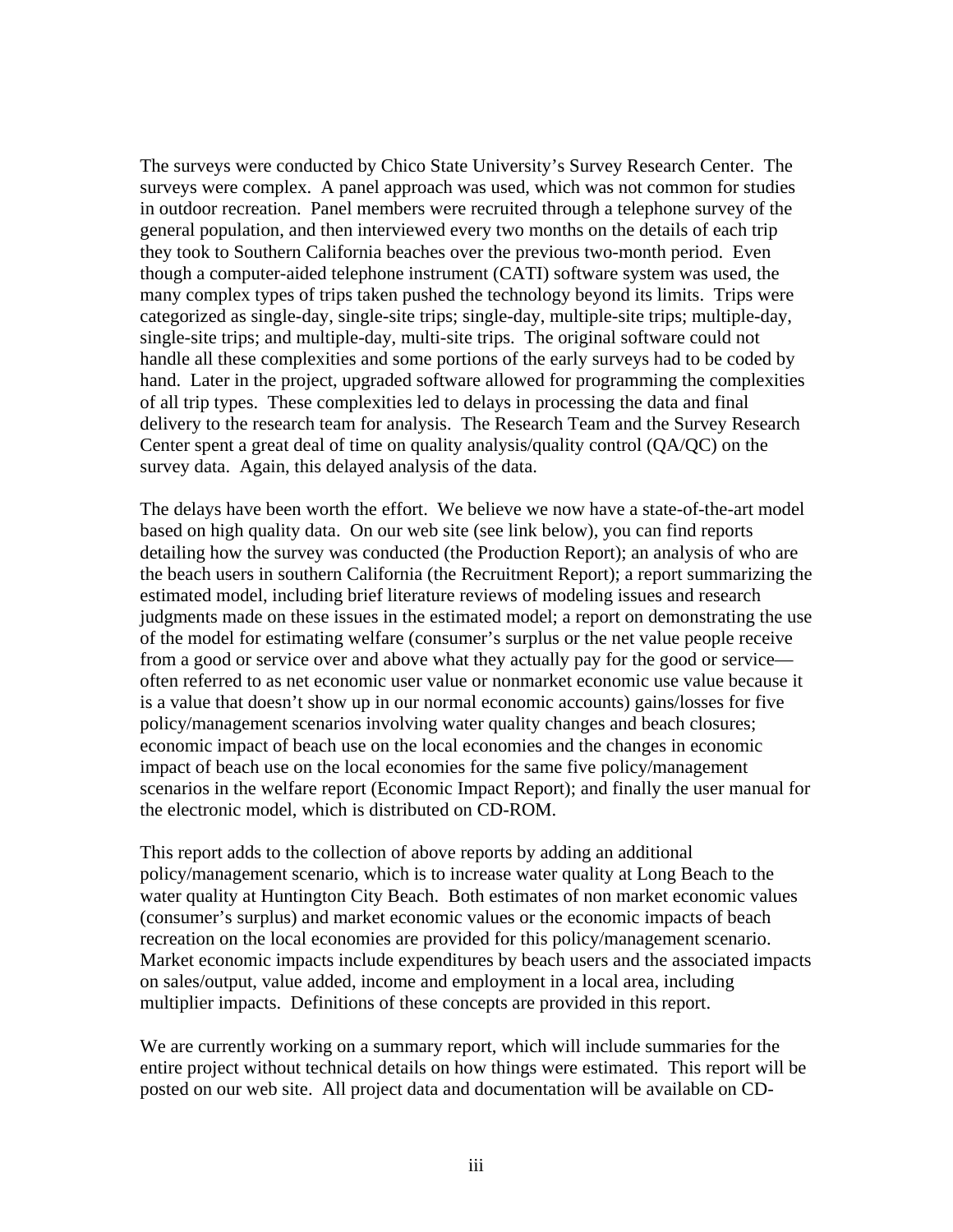ROM. The data from this project is extremely rich and much of the data has not been analyzed, so there are many opportunities for further research. We will make the data available in a variety of data formats.

All project reports are available on our web site in portable document format (pdf) using the following link:

<http://marineeconomics.noaa.gov/SCBeach/laobeach1.html>

Bob Leeworthy Leader, Coastal and Ocean Resource Economics Program NOAA/NOS/Special Projects – N/MB7 1305 East West Highway, SSMC4, 9<sup>th</sup> floor Silver Spring, MD 20910 Telephone: (301) 713-3000 ext. 138 Fax: (301) 713-4384 E-Mail: [Bob.Leeworthy@noaa.gov](mailto:Bob.Leeworthy@noaa.gov)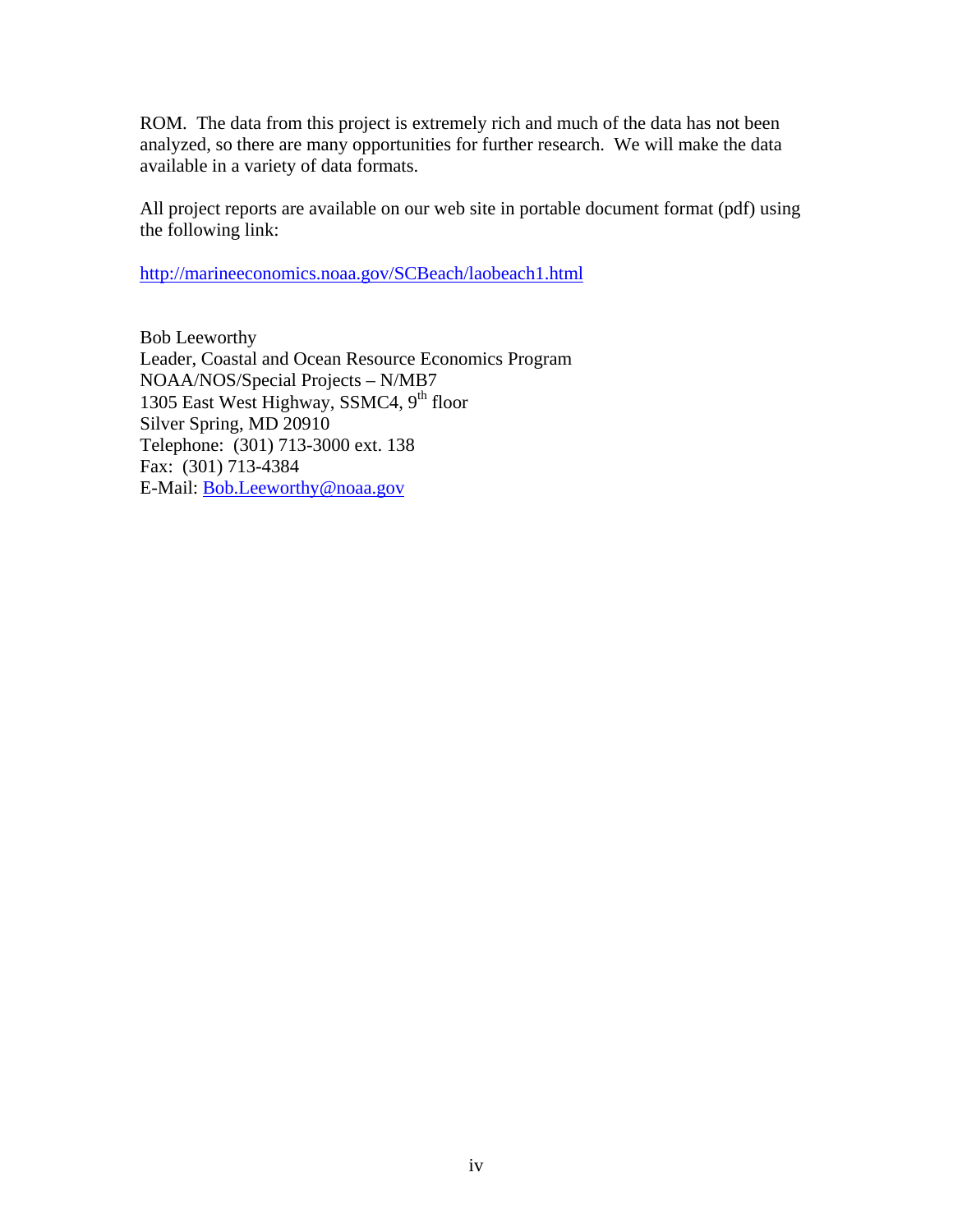## **Executive Summary**

This report presents the results from a request to run the Southern California Beach Valuation Model for a scenario in which the water quality at Long Beach is changed to the water quality conditions at Huntington City Beach. Both the annual changes in economic value and economic impacts on the local economy are estimated and presented here.

Estimates of annual changes in beach visitation for day use and changes in the economic value (welfare or consumer's surplus) associated with the changes in day use were obtained using the Southern California Beach Valuation Model (SCBVM). Economic impacts on the local economy were estimated using expenditure profiles obtained from the Southern California Beach Valuation Project surveys of people that live in the fourcounty study area of Los Angeles, Orange, Riverside and San Bernardino counties. The local economy was also defined as the same four-county area. Impacts by county cannot be reliably estimated due to limitations in the survey data and the fact that the fourcounty study area is highly interconnected in the production of goods and services. The IMPLAN input-output model is used to estimate economic impact.

Estimates of changes in economic value and economic impact for day use were extrapolated to all beach use by all users (e.g. day and multiple day users from the four county study area and multiple day users from the rest of California, the rest of the U.S. and international visitors). Extrapolation factors were derived from a state-wide beach study by King and Symes (2003). All dollar amounts presented in this report are in constant 2006 dollars.

## **Results**

*Annual Changes in Use.* The SCBVM predicts that changing the water quality at Long Beach from a Heal the Bay baseline 2000 annual average score of 2.8545 to the baseline score for Huntington City Beach of 3.915 will result in an annual increase in day use from residents of the four-county study area to Long Beach in the amount of 5,633 person-days of use. Multiple-day use is estimated to add an additional 1,353 person-days of use resulting in an estimated annual increase of 6,986 person-days of total beach use at Long Beach (Table E1).

*Annual Changes in Economic Value.* The SCBVM predicts an annual increase in economic value (welfare or consumer's surplus) of almost \$603 thousand for day use from the four-county study area. Multiple-day users from all areas are estimated to receive and additional \$321.3 thousand in economic value with a total annual increase in economic value for all beach users of \$924 thousand (Table E1).

*Total Benefits of Water Quality Change.* The annual changes in economic value can be capitalized or converted to the net present value of the annual flow of changes in economic value over different time periods with a few assumptions. Assuming the annual increase in value remains constant in real terms (net of inflation) and using and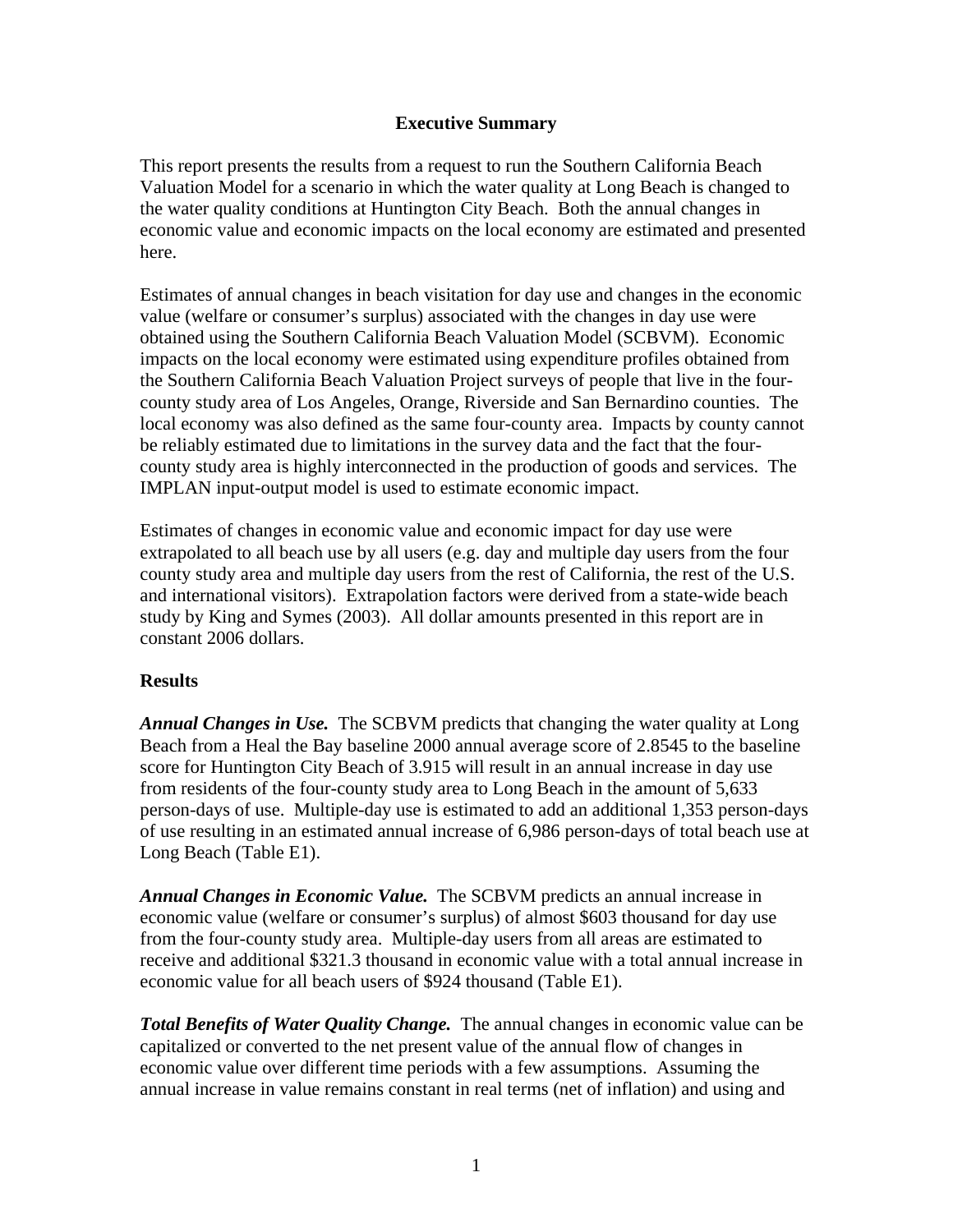interest or discount rate of three (3) percent in real terms, we estimate the total benefits of the water quality change for three time periods (e.g. 10, 20 and 30 years).

For the change in all beach use, we estimate the benefits of the water quality change at Long Beach to be worth \$8.8 million over ten years, \$14.9 million over 20 years, and \$19.3 million over 30 years (Table E1). These values represent the benefits that would be entered into a benefit-cost analysis of the investments (costs) required to bring the water quality at Long Beach up to the water quality at Huntington City Beach.

*Economic Impacts on the Local Economy.* Economic impacts on the local economy are measured in terms of changes in annual spending by beach users and the secondary impacts, including multiplier impacts, on output/sales, value added, income and employment. Employment is measured in number of full and part-time jobs.

We estimate that for all beach use in the four-county economy, spending will increase annually by about \$204.5 thousand. This spending will generate an annual increase of \$328 thousand in output/sales; \$208.5 thousand in value added; \$131.8 thousand in income; and about five (5) full and part-time jobs (Table E1).

Definitions of economic value and economic impact are included in the main body of this report, which also provides more detail on the values derived using the SCBVM and how we extrapolated to the changes associated with the changes in total beach use.

| Measurement <sup>1</sup> | Day Use      | Multiple<br>Day Use | All<br><b>Beach Use</b> |
|--------------------------|--------------|---------------------|-------------------------|
| Person-days              | 5,633        | 1,353               | 6,986                   |
| Economic Value           | \$602,781    | \$321,305           | \$924,086               |
| Capitalized Value        |              |                     |                         |
| 10 years @ 3%            | \$5,744,625  | \$3,062,102         | \$8,806,727             |
| 20 years @ 3%            | \$9,720,403  | \$5,181,341         | \$14,901,744            |
| 30 years @ 3%            | \$12,567,317 | \$6,698,854         | \$19,266,171            |
| Economic Impact          |              |                     |                         |
| Spending                 | \$133,410    | \$71,112            | \$204,522               |
| Output/Sales             | \$213,895    | \$114,067           | \$328,062               |
| Value Added              | \$135,976    | \$72,480            | \$208,456               |
| Income                   | \$85,982     | \$45,832            | \$131,814               |
| Employment               | 3.1          | 1.8                 | 4.8                     |

Table E1. Changes in Economic Value and Economic Impact Due to Changes in Water Quality at Long Beach - All Beach Use

\_\_\_\_\_\_\_\_\_\_\_\_\_\_\_\_\_\_\_\_\_\_\_\_\_\_\_\_\_\_\_\_\_\_\_\_\_\_\_\_\_\_\_\_\_\_\_\_\_\_\_\_\_\_\_\_\_\_

1. 2006 \$ and number of full and part-time jobs.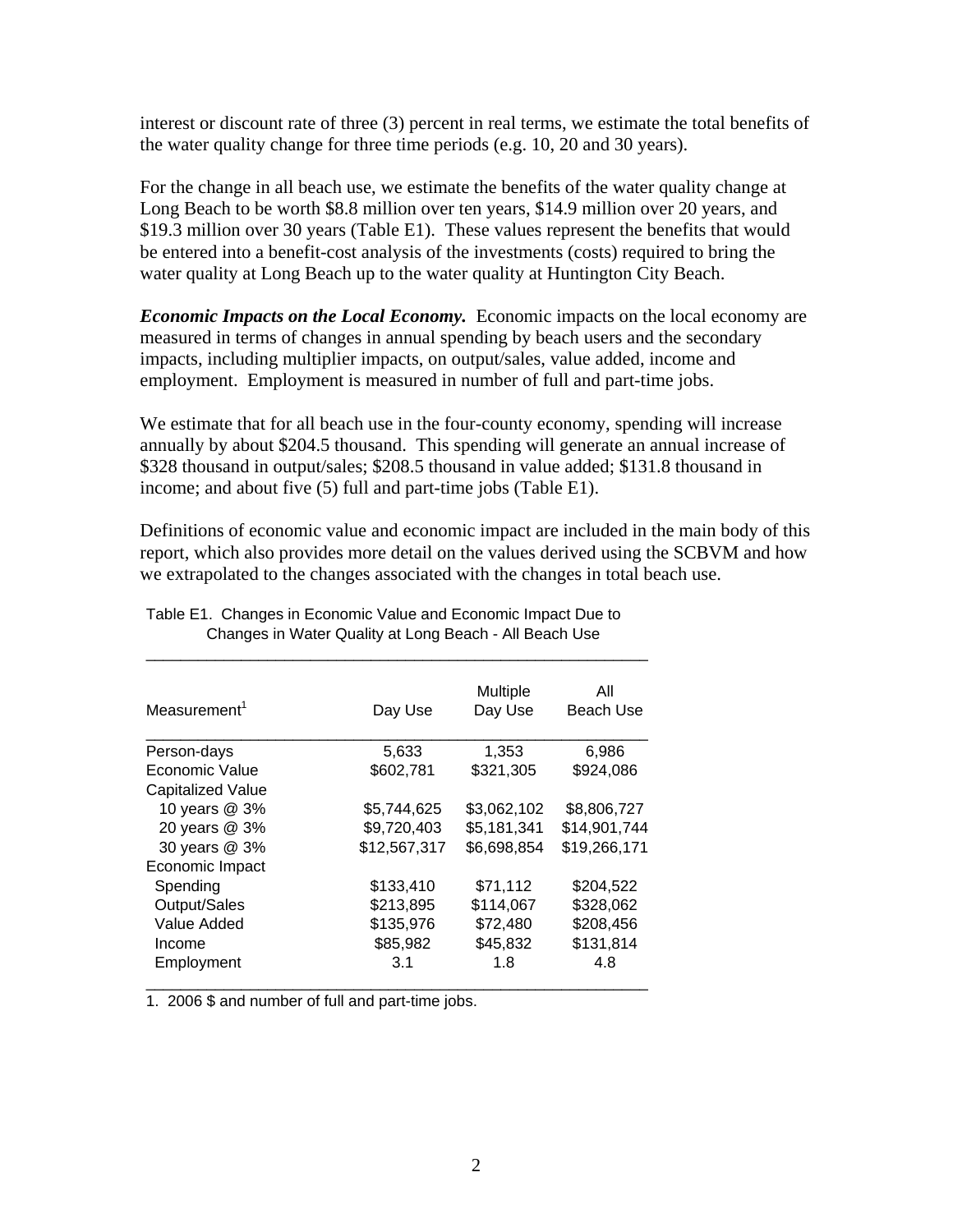## **Background**

Two previous reports provided estimates for five policy/management scenarios run through the Southern California Beach Valuation Model. The welfare estimates (consumer's surplus) were published in Hanemann et al (2005a) and the economic impact estimates were published in Wiley et al (2006).

This report includes the results for running the scenario of increasing the water quality at Long Beach to the water quality conditions at Huntington City Beach. This involved changing the water quality from the Heal the Bay baseline value of 2.8545 for Long Beach to the baseline value of 3.915 for Huntington City Beach.

Unlike previous efforts, in this report we combine the reporting of both the change in welfare (economic value – consumer's surplus) and the change in economic impact on the local economy (expenditures, output/sales, value added, income, and employment). Here we also repeat the definitions of each of the measurements and the proper use of each measurement.

*Economic Impact versus Economic Welfare.* It is important to understand the difference between what is meant by "economic impact" versus "economic welfare" because each has its own uses. Economic welfare includes what economists call consumer's surplus (CS). CS is the amount of value a consumer of a good or service receives over and above what he or she has to pay for a good or service. It represents the net result of both demand and supply factors. The demand-side represents what people are willing and able to pay for a good or service and the supply-side represents what producers of a good or service are willing to sell it for, i.e., what consumers have to pay to obtain it from producers.

CS is a *net value* and is often referred to as "net economic use value", or "non market economic use value". Recent terminology has also extended the qualifiers with the term "non market direct economic use value". The added term of "direct" is included to distinguish this portion of value from non use or "passive economic use value". Non use or "passive economic use values" include such values as existence value and bequest value. Existence value being the willingness to pay a given amount just to know something exists in a certain condition, without directly using it. Bequest value is the willingness to pay to ensure something is available for future generations in a certain condition. The term "passive use" has become more popular than "non use" because people have to know about something in order to have economic values for it. People learn about natural resources through books, magazines, newspapers, television shows, etc. (the passive use).

The "non market" descriptor is important because unlike "economic impact" measurements, CS (direct use or passive use) doesn't appear in our standard economic accounts (e.g. Gross National Product, Gross Domestic Product, Income, Employment).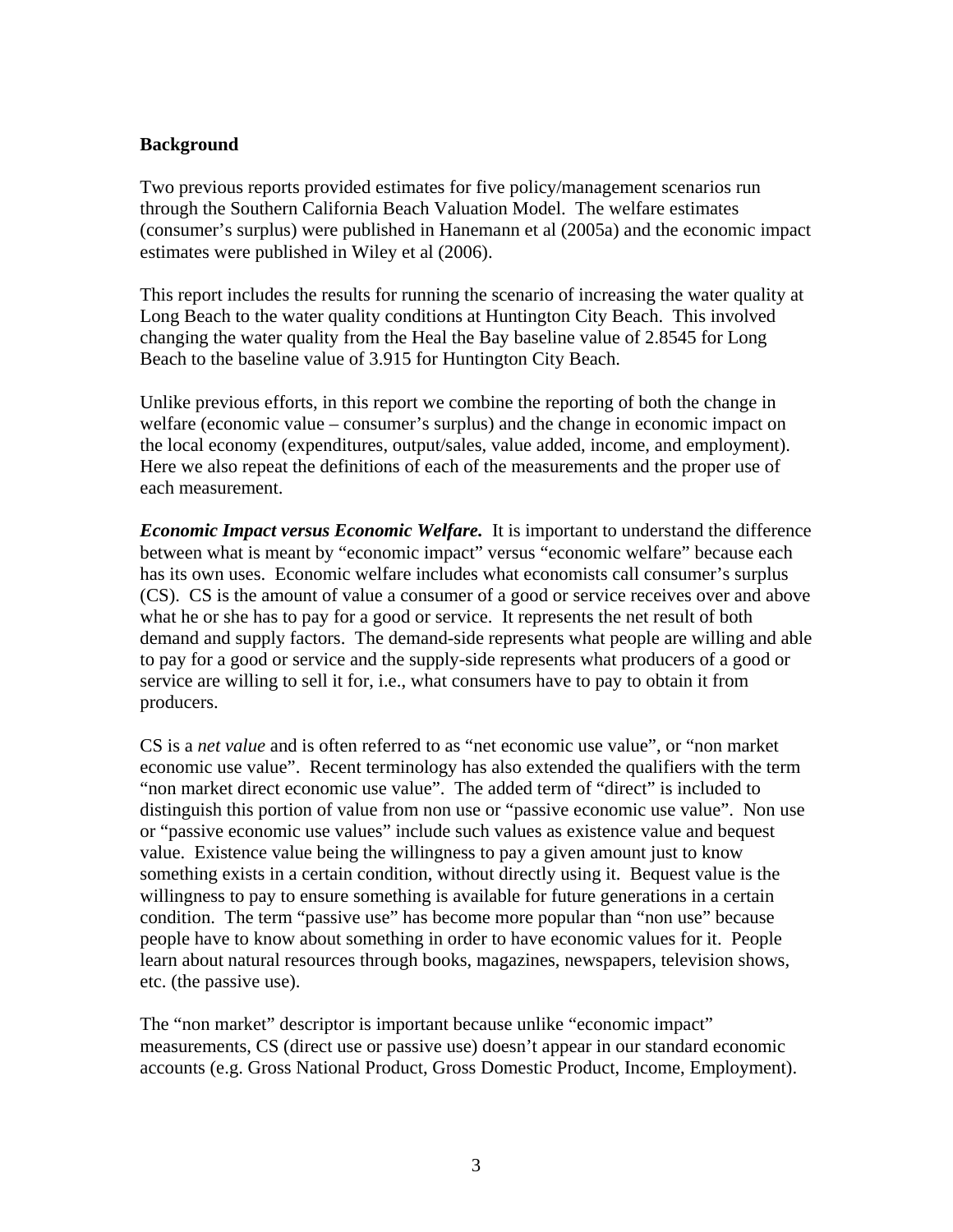CS, whether direct use or passive use, is the appropriate economic measurement to use in a benefit-cost analysis of public investments and in damage assessment cases in establishing a claim against a responsible party.

Economic impact (EI) is measured by actual expenditures that people make while undertaking an activity, and the secondary effects on sales/output, value added, income, employment and tax revenues. These are the measurements that are in our standard economic accounts.

EI can be broken down into direct, indirect and induced effects (see definition box). The indirect and induced effects make up the "multiplier process". When a local economy experiences a change in an activity that results in a change in demand for a good or service, residents of that economy are impacted by more than just the dollar amount of goods and services purchased by those who engage in that activity. The reason for this is that the businesses serving those who participate in that activity must adjust to the change in the amount of labor and other inputs to the production of their good or service. For example, the changes made by the businesses that experience a decrease in sales due to decreases in water quality or beach closures will cause a "ripple effect" on the other businesses that supply them, and those businesses, in turn, affect others down the supply chain. In addition, workers and owners receive income and they spend it on housing, food, transportation, entertainment, etc. The initial spending is called the "direct effect", and the subsequent ripples are the "indirect" and "induced" effects. The indirect and induced effects are also called the multiplier impacts.

EI is always defined for particular geographic areas depending on the desired scope of the analysis. EI can be done for a particular county, group of counties, an entire State, a region or the Nation. The scope of the analysis determines how much of the "multiplier process" is captured.

EI is generally not appropriate to include in calculating benefits or costs in a benefitcost analysis of a public investment, and is never included in damage assessment cases brought by the government acting as a trustee for the public. The reason is that EI is not a *net value*. If people do not spend their money on one thing in a certain place, they will spend it on something else in another place. Different people in different

- **Direct Effects:** The amount of the change in purchase of inputs used to manufacture or produce the final goods and services purchased by visitors
- **Indirect Effects:** The value of the inputs used by firms that produce the goods and services for those firms first impacted by the closure or change in water quality
- **Induced Effects:** Resultant effects of the direct and indirect effects. Induced effects are related to persons and firms that receive added income as a result of local spending by employees of the firms that are impacted by the direct and indirect effects.
- **Total Effect:** The sum of direct, indirect and induced effects.
- **Output multiplier:** The total output effect divided by the direct output effect. Typically, the output multiplier is between 1.5 and 2.

places might be impacted by changes in water quality and/or beach closures in Los Angeles and Orange counties, but on net, across all people, businesses and places, there is no net value change as measured by EI. However, it will still be important to those who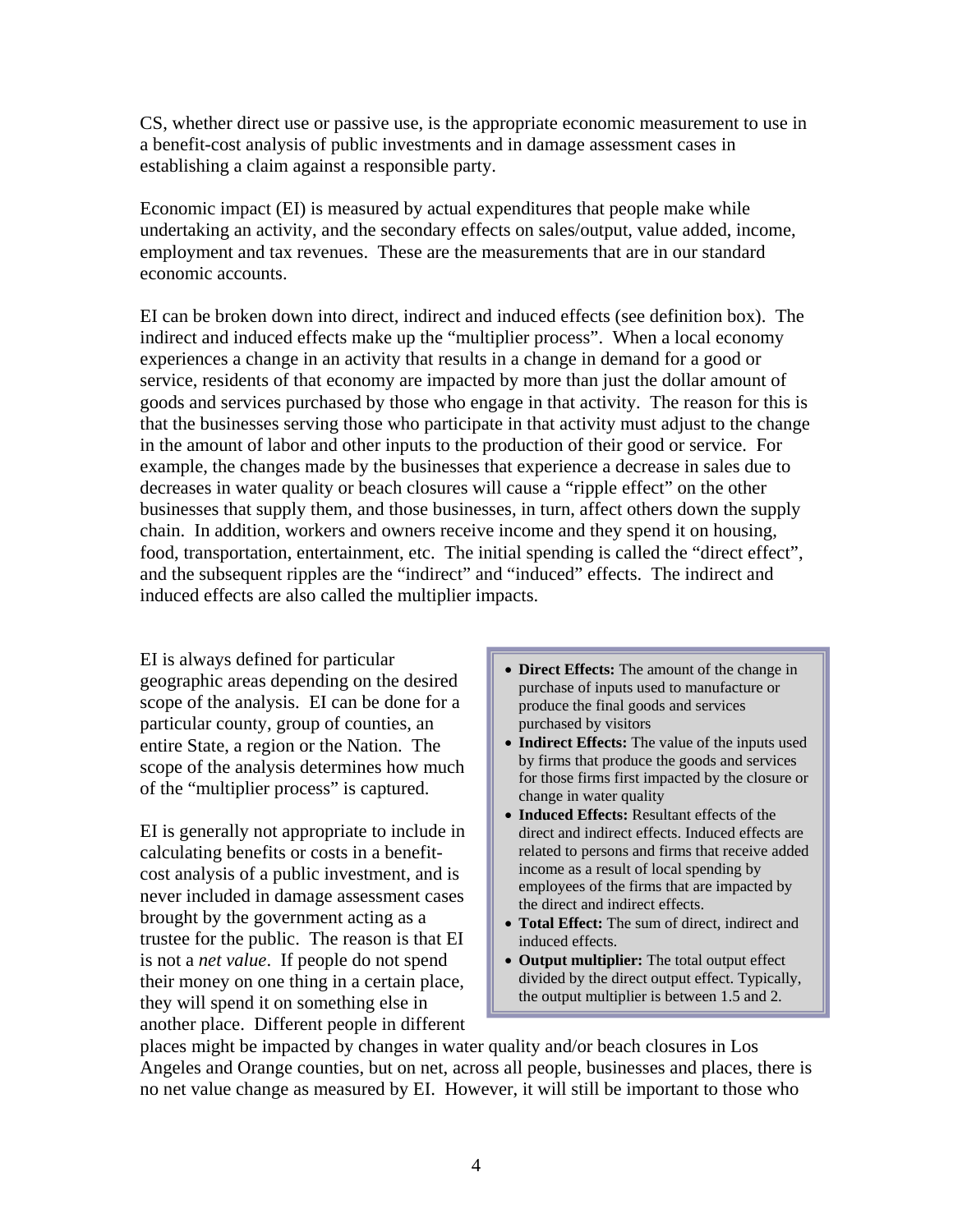are affected. If you are one of those whose livelihood is affected (positively or negatively) by a change in water quality and/or a beach closure, it will matter to you. Given this, we decided that EI was important to present.

*Study Area.* For the economic impact analysis conducted here, the study area has three definitions. The first definition is what beaches would be the focus of the study. The partner/funding agencies decided the focus would be limited to the beaches in Los Angeles and Orange counties. The second definition is what population of beach users the study would include. The Research Team decided that the four-county area of Los Angeles, Orange, Riverside and San Bernardino counties (hereafter referred to as the four-county area or study area) would cost-effectively capture the overwhelming majority of users and use. The third definition of the study area is a more complex issue, since it involves issues of knowing where beach users made their beach use related expenditures (i.e. in which county they made each expenditure) and how interconnected are the different county economies. This latter issue is important because it defines how much of the "multiplier process" is captured, which will determine estimates of EI.



The IMPLAN input-output model is used here to estimate EI (MIG, 1999). IMPLAN is short for IMpact PLANning. IMPLAN is an off-the-shelf product that includes specifications of all the interrelationships between households, businesses, and government entities in the production process. It can take two to three years to build an input-output model from scratch. It can take less than one hour to build an IMPLAN model, once the study area is defined.

So the first step in building an IMPLAN model is to define the study area. A key assumption of the IMPLAN model is that all the people in the study area both live and work in the study area, and therefore spend a good portion of their incomes within the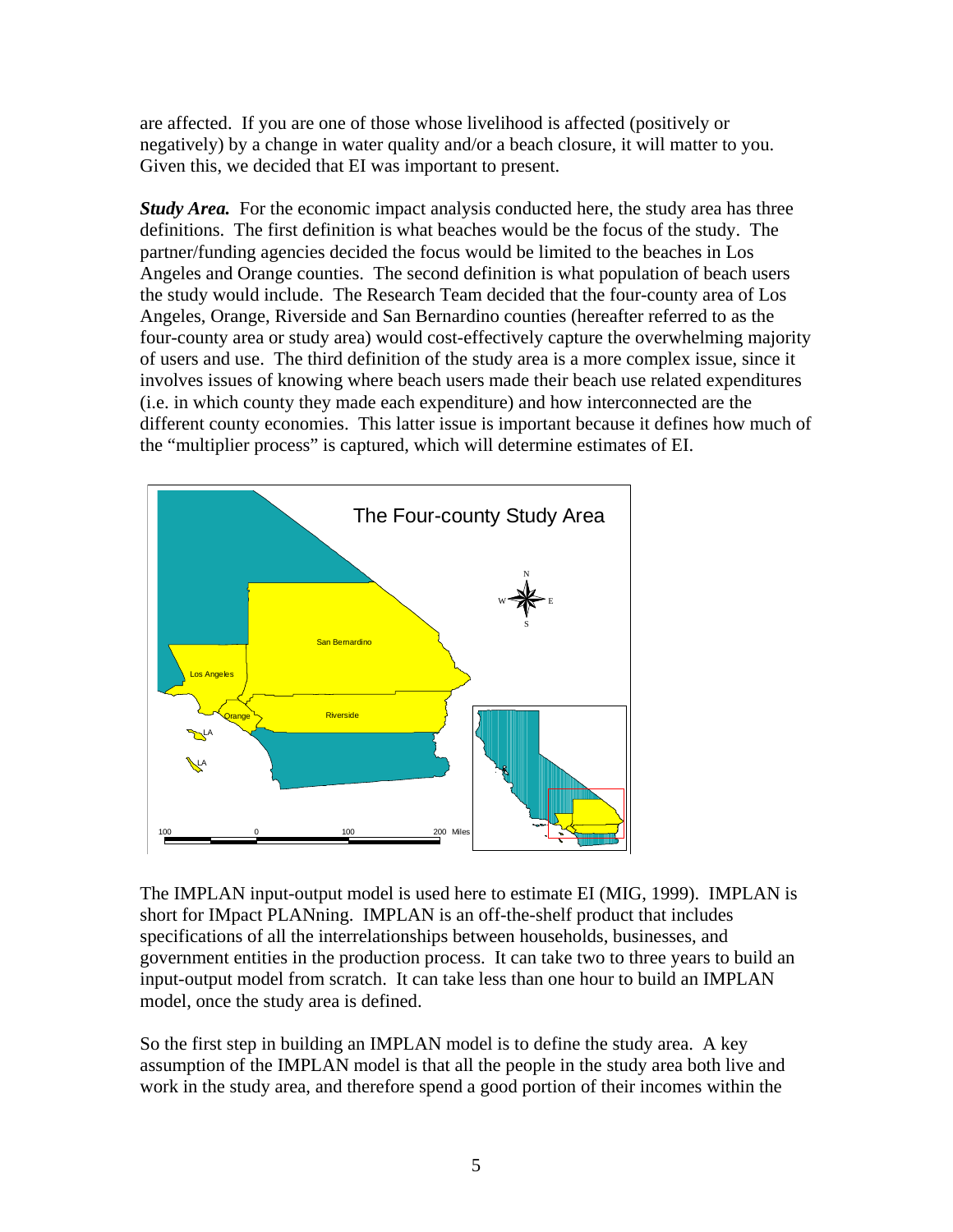study area. This is a key assumption and can affect greatly the estimates of EI because of the impact on the "multiplier process".

We used the Census of Inter-county Commuters (Bureau of the Census, 2000) to make our judgments on the "best" study area or local economy for developing estimates of EI. Single county or count-by-county analysis would not be reliable because of the extensive interconnections between counties in terms of where people work and live. Our task was to minimize the amount of people that work in the study area, but live outside the study area, since these people are likely to spend most of the income they receive in the area where they live. We also wanted to define the study area as narrowly as possible to estimate EI on the local area economy.

The "Census of Inter-county Commuters" shows the matrix of where people both live and work (Table 1). About 98,000 people work in the four-county study area, but live in Ventura and San Diego counties. These people are taking their incomes outside the study area. About 65,000 people work in Ventura and San Diego counties, but live in the fourcounty study area. These people bring their incomes into the study area. On net, 33,000 people or 0.6% of the total four-county study area employment is taking their income out of the four-study area. Generally, this would imply our multipliers for the four-county study area would be overstated because the IMPLAN model assumes all the workers in the four-study area live and work in the four-county study area. However, as we shall see below, the people that live in the four-county study area that work in counties outside the study area make more than those that live outside the four-county study area and work inside the four-county study area. The result is a net decrease in income to the fourcounty study area of only 0.67% (see Table 2, Adjustment to Income by Place of Residence by the Bureau of Economic Analysis). We think this small amount means that our definition of the study area in the IMPLAN model will yield reasonably good estimates of EI.

| County                                                                                                             | Los Angeles    |       | Orange         |                | Riverside      |     | San Bernardino |     | <b>Total Study Area</b> |                |
|--------------------------------------------------------------------------------------------------------------------|----------------|-------|----------------|----------------|----------------|-----|----------------|-----|-------------------------|----------------|
| Residents that work in the County(ies)                                                                             |                | 3,576 |                | 1,091          |                | 417 |                | 457 |                         | 5.541          |
| Residents that commute to work outside the county(ies) <sup>2</sup><br>Breakdown of top five destination counties: |                | 264   |                | 217            |                | 170 |                | 198 |                         | 91             |
|                                                                                                                    | Orange         | 160   | Los Angeles    | 185            | San Bernardino | 60  | Los Angeles    | 111 | Ventura                 | 33             |
|                                                                                                                    | San Bernardino | 41    | Riverside      | 11             | Orange         | 52  | Riverside      | 52  | San Diego               | 32             |
|                                                                                                                    | Ventura        | 32    | San Bernardino | 9              | Los Angeles    | 37  | Orange         | 29  | Kern                    | 8              |
|                                                                                                                    | Riverside      | 9     | San Diego      | $\overline{7}$ | San Diego      | 19  | San Diego      |     | 2 Santa Barbara         | 2              |
|                                                                                                                    | Kern           | 6     | Ventura        |                | Imperial       | 0.4 | Kern           |     | San Francisco           | $\overline{2}$ |
| Non-residents that work inside the county(ies) <sup>3</sup><br>Breakdown of top five source counties:              |                | 440   |                | 260            |                | 82  |                | 120 |                         | 145            |
|                                                                                                                    | Orange         | 185   | Los Angeles    | 160            | San Bernardino | 52  | Riverside      | 60  | Ventura                 | 70             |
|                                                                                                                    | San Bernardino | 111   | Riverside      | 52             | Orange         | 11  | Los Angeles    | 41  | San Diego               | 28             |
|                                                                                                                    | Ventura        | 69    | San Bernardino | 29             | Los Angeles    | 9   | Orange         | 9   | Kern                    | 9              |
|                                                                                                                    | Riverside      | 37    | San Diego      | 12             | San Diego      | 6   | San Diego      |     | 2 Santa Barbara         | 2              |
|                                                                                                                    | San Diego      | 8     | Ventura        |                | Imperial       |     | Mohave Co., AZ |     | Clark Co., NV           | $\overline{2}$ |

Table 1. Inter-County Commuting Patterns<sup>1</sup>

1. Estimates are in California are expressed in thousands of persons. Unless ohterwise noted, counties are in California.

2. For Total Study Area, the estimate is the residents of any of the four counties who work outside of the four counties. 3. For Total Study Area, the estimates are the number of persons residing outside the four counties who work anywhere inside the four counties

Source: United States Census Bureau (2000)

*Residents of the Economic Impact Study Area and the Multiplier Process.* In regional economic impact analysis, it is customary to not include the spending by residents of the economic impact study area. The reason is that multiplier impacts are derived from "basic" or "export" industries, which attract "new" dollars into the economy. Spending by residents is considered "local spending" from income generated by the "new" dollars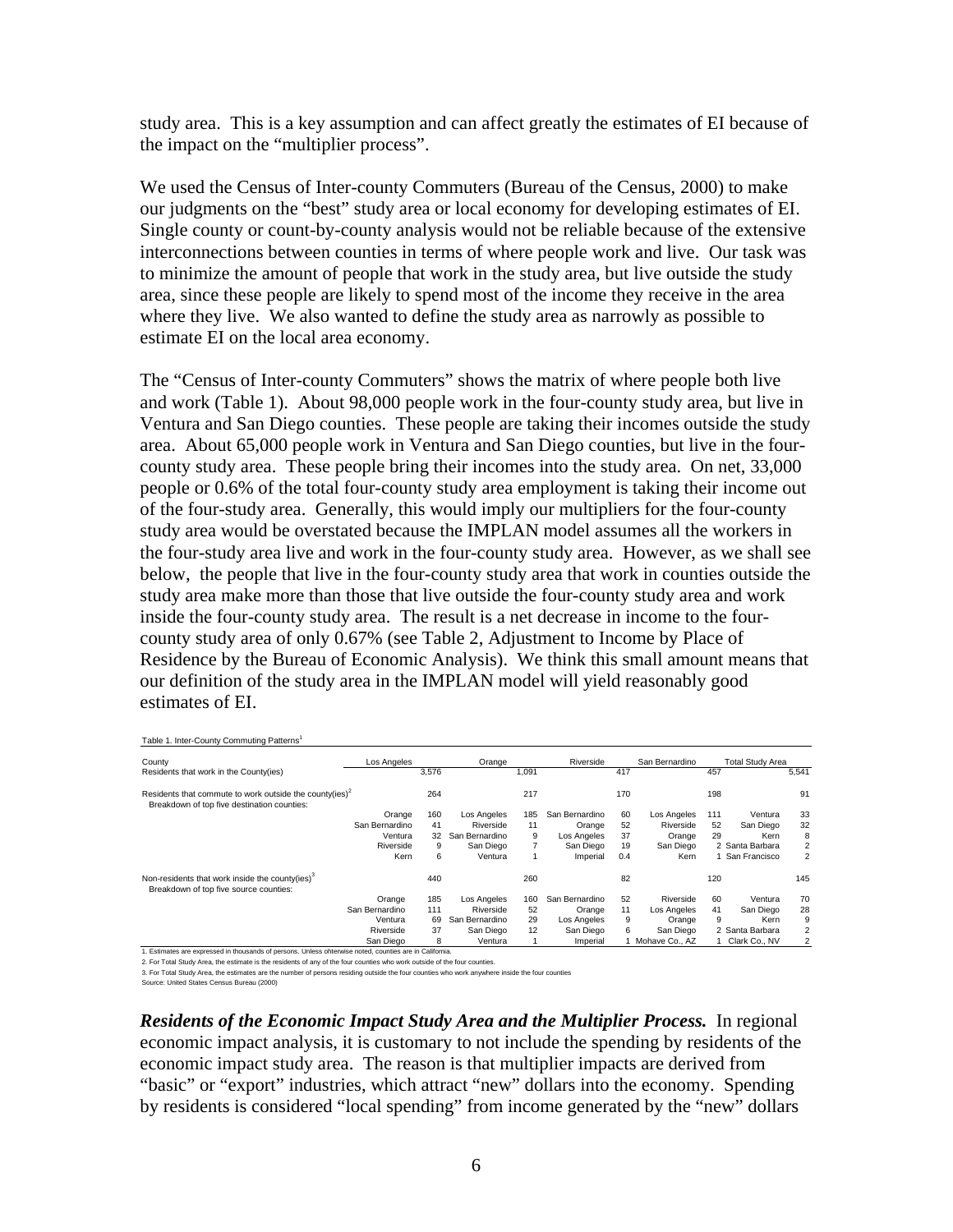injected into the economy from "export" industries. Resident spending is part of the multiplier process derived from "new" dollars to the "export" industries. So here, beach expenditures would be considered local spending and are part of the multiplier process from "export" industries. It would be double-counting to count the spending impact by residents on beach activities, with additional multiplier impacts. Given our definition of the study area (where people live) and the economic impact area are the same, it is generally thought that we should only include direct impacts.

But there are several reasons why the customary approach is not used here. One reason for defining the study area as the four-county area is that the survey did not breakdown expenditures by county of where the expenditure was made. So if a survey respondent lived in Riverside County and visited a beach in Los Angeles County, we don't know how much was spent in Riverside County in preparation for the beach visit versus how much was spent in Los Angeles County. All we know is that the spending was likely in one or both counties. We know that all the spending took place in the four-county study area. An economic impact analysis that looked at the economic impact area as defined as Los Angeles County would consider spending on beach activities in Los Angeles County as "new" dollars coming into the county and thus beach spending would have multiplier impacts within Los Angeles County.

Above we mentioned the difference between incomes earned by place of work versus income by place of residence. Overall, 19 percent of income by place of residence is not generated from work within the four-county area. One difference was the "adjustment for residence", which was slightly negative for our four-study area, but very small. Other differences between income by place of work and income by place of residence are also due to sources of income received by people living in the four-county area, but derived from sources other than work in the four-county area. Two major sources are "Dividends, Interest, and Rent" and "Transfer Payments". These are sources of income or "new" dollars into the four-county area economy and can be considered as "export" dollars with multiplier impacts. A portion of beach spending might be made from these sources of income and therefore would have multiplier impacts that would not involve double-counting from other export industries in the four-county area economy. We estimate that in 2004 almost \$117 billion in income out of the total income received by people living in the four-county area of \$551 billion or 21 percent is export income that is available for discretionary spending for such things as beach activities (see Table 2).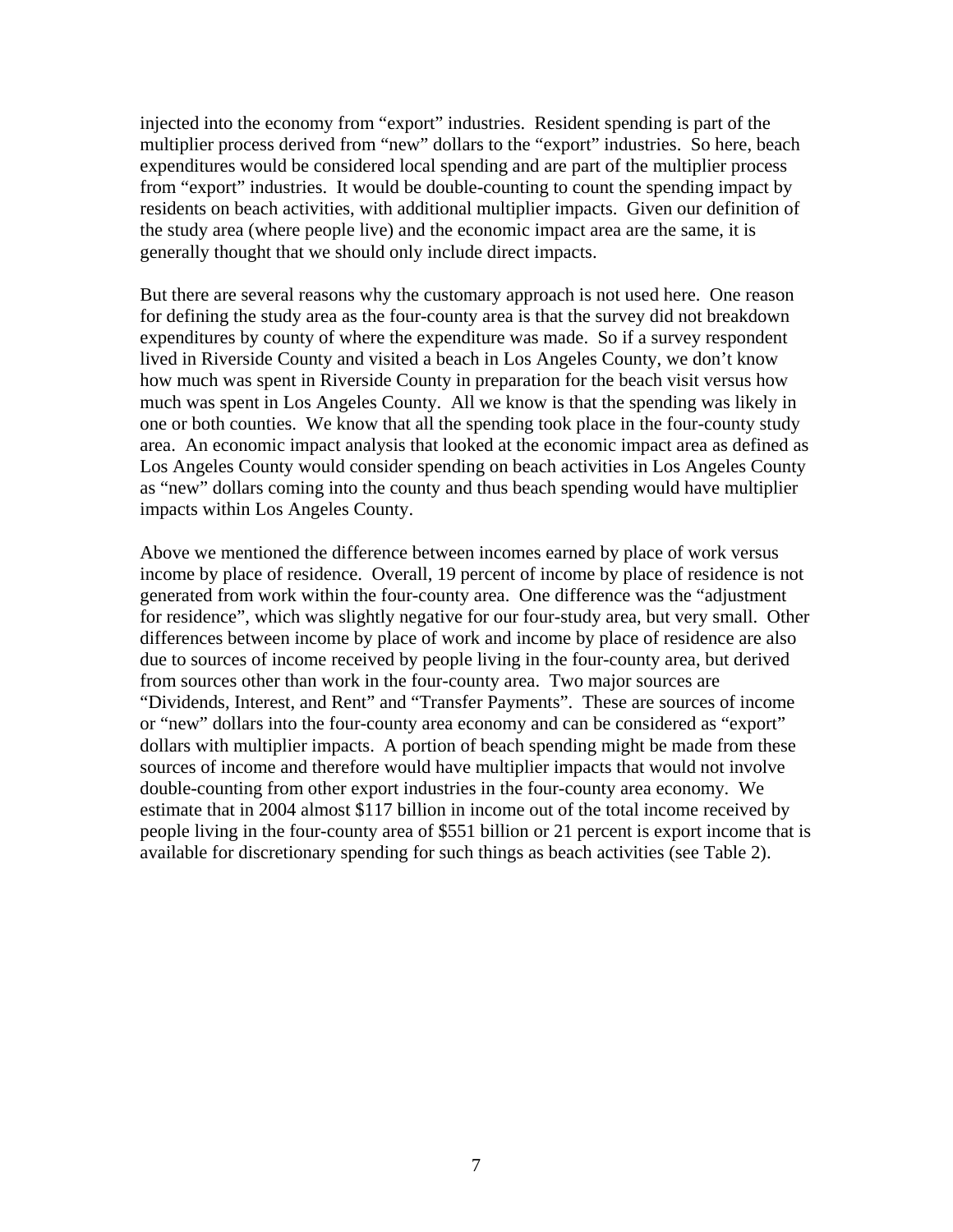|  | Table 2. Personal Income by Place of Residence versus Work: 2004 (000's \$) |  |
|--|-----------------------------------------------------------------------------|--|
|  |                                                                             |  |

| Source                               | Los Angeles   | Orange        | Riverside    | San Bernardino | Total        |
|--------------------------------------|---------------|---------------|--------------|----------------|--------------|
| Place of Residence                   | 329,048,068   | 124,853,736   | 49,443,185   | 48,116,593     | 551,461,582  |
| Place of Work                        | 280,557,128   | 103,362,666   | 29,789,598   | 32,570,281     | 446,279,673  |
| <b>Contribution Gov. Insurance</b>   | $-31,003,949$ | $-11,546,393$ | $-3,450,636$ | $-3,762,369$   | -49,763,347  |
| Adj. for Residence                   | $-20,480,913$ | 2,957,505     | 7,487,602    | 6,333,406      | $-3,702,400$ |
| Net by Place of Residence            |               |               |              |                |              |
| from Work                            | 229,072,266   | 94,773,778    | 33,826,564   | 35,141,318     | 392,813,926  |
| Dividends, Interest & Rent           | 51,021,690    | 19,115,079    | 7,720,064    | 4,984,356      | 82,841,189   |
| <b>Transfer Payments</b>             | 48,454,112    | 10,964,879    | 7,896,557    | 7,990,919      | 75,306,467   |
| <b>Retirement &amp; Disability</b>   | 12,492,017    | 4,291,303     | 3,050,580    | 2,436,777      | 22,270,677   |
| Medical                              | 23,841,453    | 4,236,700     | 3,021,492    | 3,351,456      | 34,451,101   |
| <b>Income Maintenance</b>            | 8,192,357     | 1,161,022     | 937,454      | 1,291,054      | 11,581,887   |
| <b>Unemployment</b>                  | 1,198,273     | 331,251       | 231,074      | 242,224        | 2,002,822    |
| <b>Veterans</b>                      | 428,557       | 145,950       | 177,686      | 158,495        | 910,688      |
| <b>Federal Education</b>             | 569,256       | 138,769       | 64,552       | 88,389         | 860,966      |
| <b>Other Transfers</b>               | 75,515        | 11,490        | 7,368        | 8,860          | 103,233      |
| Nonprofits                           | 1,555,220     | 467,567       | 293,026      | 298,300        | 2,614,113    |
| <b>Individuals from Business</b>     | 601,464       | 180,827       | 113,325      | 115,364        | 1,010,980    |
| <b>Total Non Work Related Income</b> |               |               |              |                |              |
| Export Income                        | 53,453,445    | 28,182,937    | 19,717,785   | 15,561,676     | 116,915,843  |
| Ratio: Work to Residence (%)         | 85.26         | 82.79         | 60.25        | 67.69          | 80.93        |

Note: Items in bold are sources of non work related income (export icome) available for discretionary spending. Source: United States Bureau of Economic Analysis (2004)

Another justification for treating beach spending as if it were from export income sources is the argument called "import substitution". Under this argument, even if all beach spending was from local sources of income, gains or losses associated with changes in beach activities due to water quality and/or beach closures might result in purchases of goods and services from outside the four-county area (imports). Thus, the four-county economy would experience lower multiplier impacts from export incomes as people spend their money on imports.

Our model predicts the number of beach trips that will not be taken to beaches in Los Angeles and Orange counties for a decrease in water quality or a beach closure. Some will substitute to beaches in San Diego, Ventura or Santa Barbara counties. And, some will spend their money on something else. For our estimates to be considered net changes in the local four-county economy, we must assume the money is spent on imports from outside the four-county area. This is the import substitution argument.

This ambiguity in economic impact analysis is why most economists focus on the economic welfare analysis. There is no ambiguity as to whether economic welfare estimates represent net gains or losses. CS is simply harder for many to understand because it cannot be verified by the standard economic accounts (the non market aspect).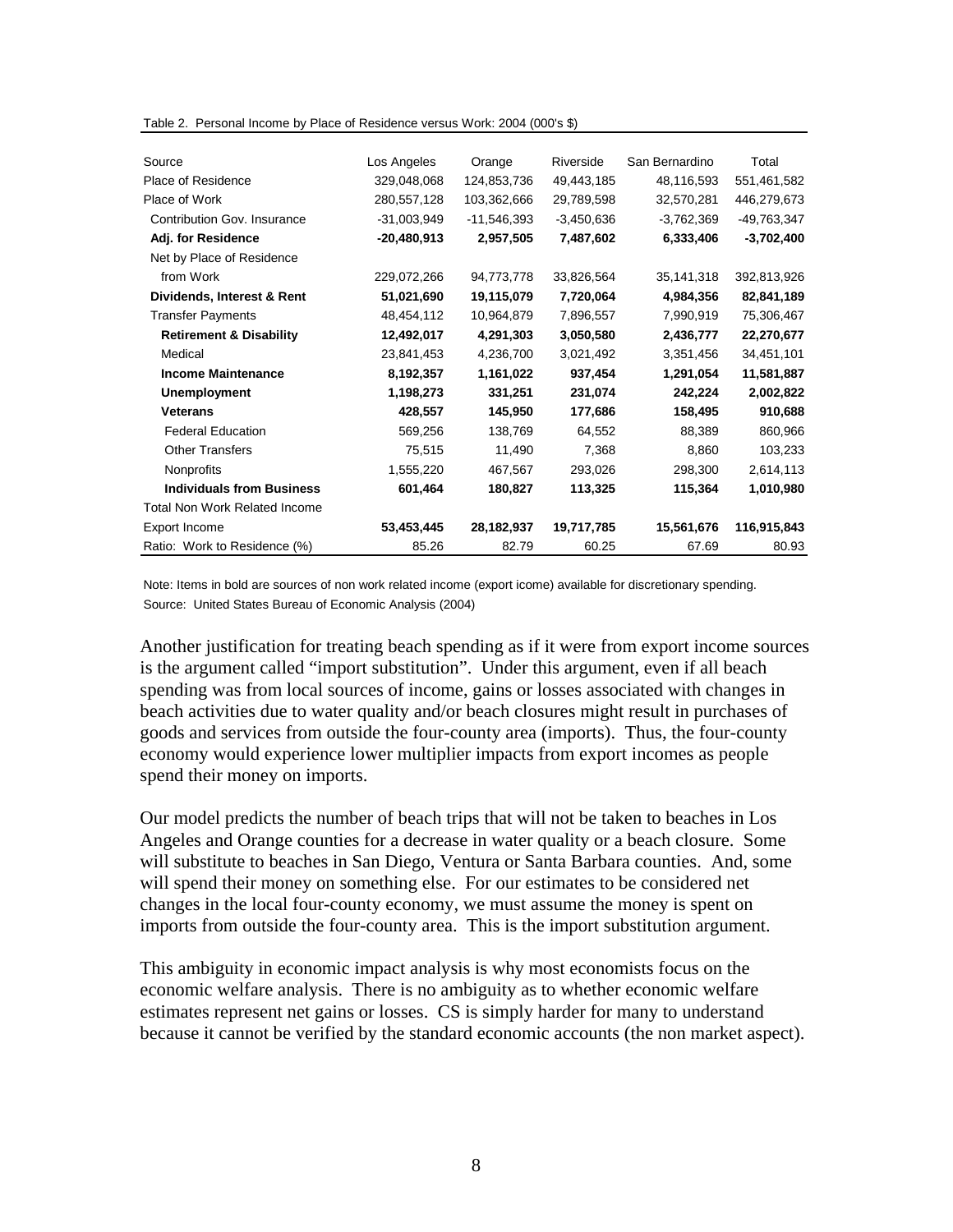## **Scenario Description**

 $\overline{a}$ 

Scenario : An Improvement in Beach Water Quality at Long Beach

*Long Beach Water Quality Improves from Heal the Bay (HTB) Baseline Value of 2.8545 to the Water Quality Condition of Huntington City Beach with a HTB Baseline Value of 3.915.* [1](#page-13-0)

In 2000, Long Beach has a low water quality rating of approximately C (2.8545 on a scale of 0 to 4). This hypothetical scenario explores the impact of improving water quality at Long Beach, perhaps by removing the breakwater or other measures, so that water quality improves to an average annual grade of B (3.915), which is the baseline value of water quality at Huntington City Beach. All other sites remain unchanged.

An improvement in water quality at Long Beach increases by 5,633 visits over the course of the year. Most new visits are made by residents of Los Angeles County, the closest county (Table 3).

## **Economic Value (Consumer's Surplus) – Day Use**

Improving water quality at Long Beach from it's baseline value to the water quality conditions at Huntington City Beach results in an estimated annual increase in economic value to beach users from the four-county study area of \$517,427 measured in 2000 dollars and \$602,781 measured in 2006 dollars (Table 3). Most of the increase in use and economic value is received by residents of Los Angeles County.

The above annual increase can be capitalized over a different periods of time to derive the net present value of the flow of future annual benefits. To do this requires a few assumptions. We assume that the annual flow of benefits is constant (e.g. our estimate of \$602,781 in 2006 dollars). This implies that there is no increase in total visitation to beaches in Southern California and especially at Long Beach, and that the value per visit remains constant. These are conservative assumptions i.e., lead to lower bound estimates.

We estimate the capitalized value or net present value of the annual change in net economic value for three time periods (e.g. 10, 20 and 30 years) using a discount rate of 3%. Both the flow of annual benefits and the discount rate are in real terms or net of inflation. All final values are expressed in 2006 dollars.

We estimate the capitalized value of the change in water quality at Long Beach to be about \$5.8 million over 10 years, about \$9.7 million over 20 years, and about \$12.6 million over 30 years (Table 4). These numbers represent the estimated benefits of the water quality change to compare against the costs of achieving the water quality change.

<span id="page-13-0"></span><sup>&</sup>lt;sup>1</sup> For information about the Heal the Bay grading system, please go to the following URL: http://www.healthebay.org/brc/gradingsystem.asp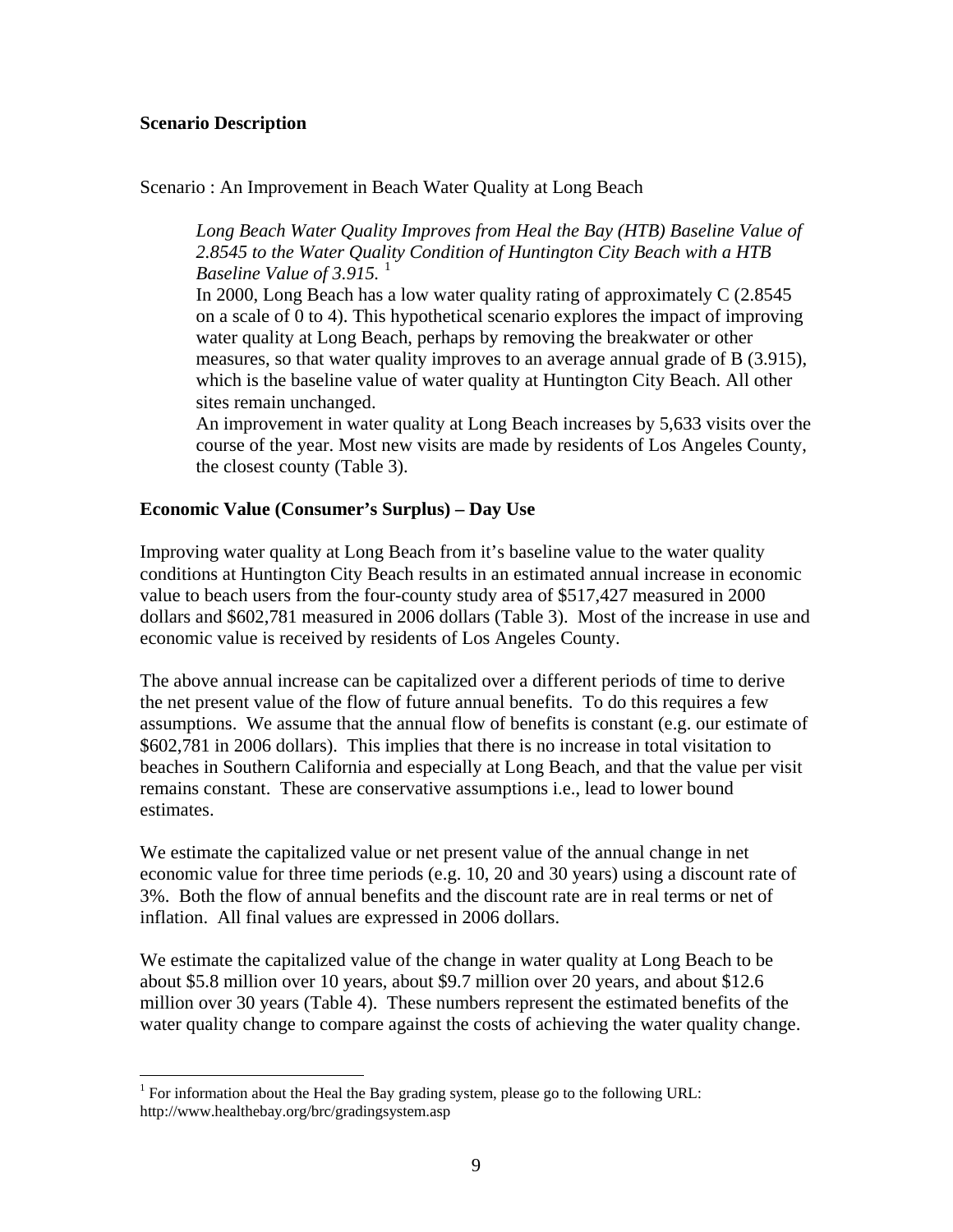|                        |                                | Change in                       | Change in                 |
|------------------------|--------------------------------|---------------------------------|---------------------------|
|                        | Change in                      | Net Economic Value <sup>2</sup> | Net Economic<br>Value $2$ |
| County of<br>Residence | Trips/Person-days <sup>1</sup> | 2000\$                          | 2006\$                    |
| Los Angeles            | 3,497                          | \$321,334                       | \$374,341                 |
| Orange                 | 1,278                          | \$118,068                       | \$137,544                 |
| Riverside              | 391                            | \$35,577                        | \$41,446                  |
| San Bernardino         | 467                            | \$42,448                        | \$49,450                  |
| Total                  | 5,633                          | \$517,427                       | \$602,781                 |

Table 3. Change in Beach Days and Net Economic Value Due to Water Quality Change at Long Beach (Annual Change) - Day Use

1. All trips are day-trips so trips are person-days or the number of people that visit a beach for a day with any part of day counting as a whole day. The change in trips/person-days represent the change in the annual number of trips/person-days to Long Beach by residents of each of the four counties as a result of improving the water quality at Long Beach from a Heal the Bay score of 2.8545 to 3.915 (score for Huntington City Beach).

- 2. Net economic value is consumer's surplus or what people would be willing to pay above what they have to pay to go to the beach and thus is a net economic value. Here it is the net economic value associated with a change in water quality at Long Beach holding water quality at all other beaches constant. The change in net economic value is an annual amount of value gained by increasing the water quality of Long Beach to the water quality conditions found at Huntington City Beach.
- Source: Southern California Beach Valuation Model
- Table 4. Capitalized Value of Improving Water Quality at Long Beach to Water Quality Conditions at Huntington City Beach - Day Use

\_\_\_\_\_\_\_\_\_\_\_\_\_\_\_\_\_\_\_\_\_\_\_\_\_\_\_\_\_\_\_\_\_\_\_\_\_\_\_\_\_\_\_\_\_\_\_\_\_\_\_\_\_\_\_

| Time Period/Discount Rate | Capitalized Value<br>$2006 \, \text{\$}^1$ |  |
|---------------------------|--------------------------------------------|--|
| 10-years at 3%            | \$5,744,625                                |  |
| 20 years at 3%            | \$9,720,403                                |  |
| 30 years at 3%            | \$12,567,317                               |  |

1. Capitalized value is based on conservative assumptions. Annual beach use and value remain constant in the future. A real discount rate or interest rate of 3 percent is used. The real rate doesn't include inflation and so values are calculated in 2006 \$. The annual flow of additional net economic value is estimated at \$602,781 (see Table 1).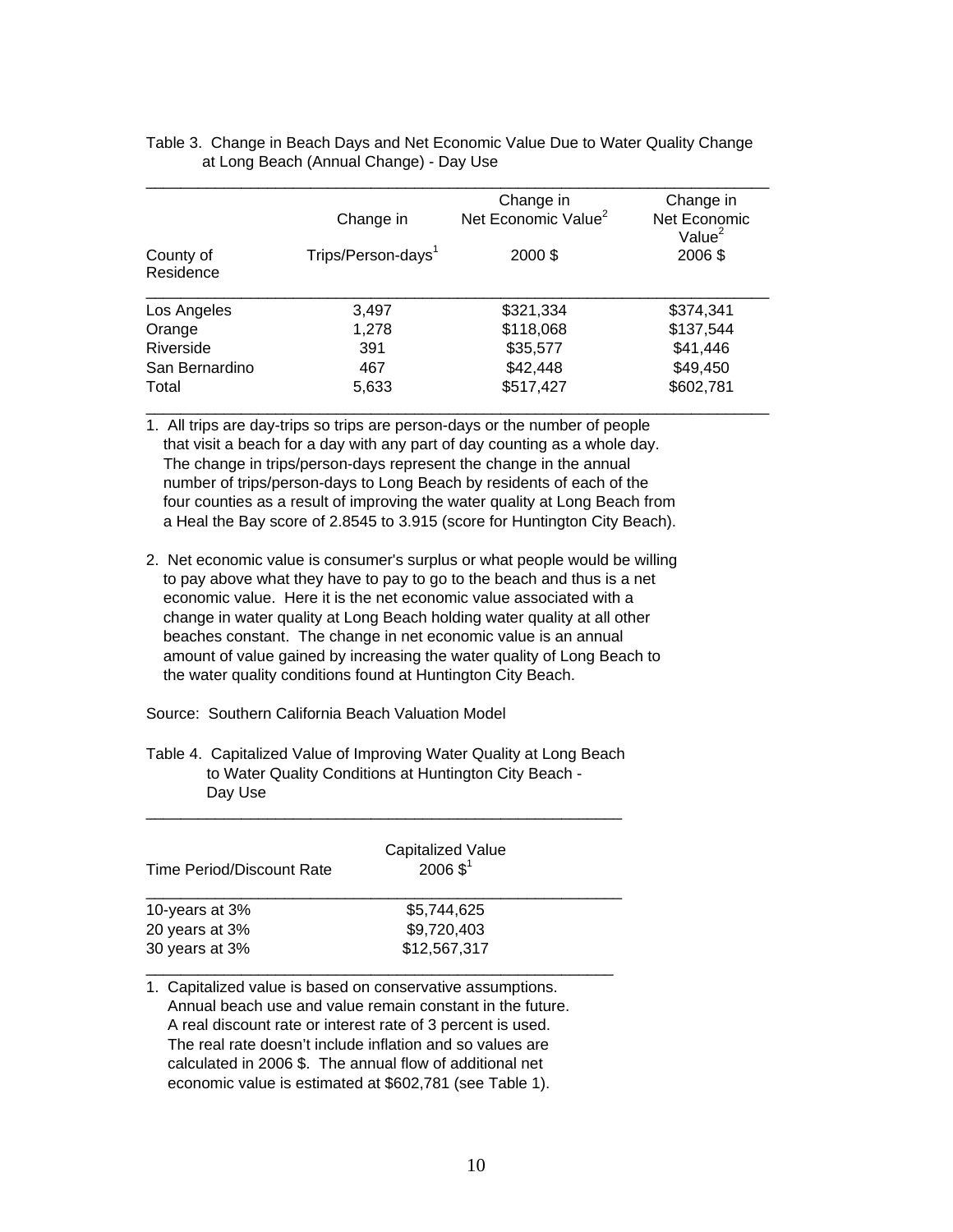## **Expenditure Profile – Day Use**

In 2001, the Research Team (SCBVP 2001) conducted a preliminary analysis of the economic impact of visitation to the beaches in Los Angeles and Orange counties. The analysis was limited to the three-month period of June – August 2000. Average daily attendance from lifeguard data was used to extrapolate average spending estimates to total spending. The analysis differentiated between whether visitors were locals or nonlocals, with non-local's spending having multiplier impacts. Non-locals were defined as anyone not from the county where the beach visitation took place. A range of multipliers of 2 to 2.5 was used.

The previous report described the data in great detail and this won't be repeated here. The same survey data is used here. There were 272 panel members that visited the beaches during the fourth wave of data collection and answered the beach expenditure questions. These 272 survey respondents could have provided information on more than one trip. In deriving the average expenditure profile, we included information on all beach trips reported and develop weighted averages as in the previous report. Our sample size for beach trip profiles is based on reported information for 352 beach trips made by the 272 survey respondents during the summer of 2000. We use these expenditure profiles as representative for trips taken over the entire year.

Per our discussion of the study area, here we make no distinction between locals and nonlocals, since all are residents of the four-county area. Previous results were based on two faulty assumptions: 1) that all expenditures were made in the county of the beach visited and 2) county-by-county economic impact analysis could be done (ignored the interconnections between the counties in the four-county area).

In the expenditure profiles presented here, we combine the locals and non-locals as presented in the previous report and do the same weighting by averaging all beach expenditure profiles.

On average, we estimate that visitors to the beaches in Los Angeles and Orange counties spent \$20.33 per person per visit or day. Food & beverages accounted for over half of the expenditures, while shopping accounted for about 25%. Parking accounted for about 12.5% of expenditures, while spending on beach supplies and equipment rental accounted for relatively small shares of the spending (Table 5). The survey did gather information on fishing expenditures, but only one person in the sample reported making these types of expenditures, so they were dropped from the spending profile.

## **Total Expenditures – Day Use**

To estimate total expenditures, we multiply the change in beach visitation under each scenario times the average expenditure per person per visit (day). We estimate that the change in total expenditures due to the water quality change would be about \$114.5 thousand per year measured in 2000 dollars and about \$133.4 thousand dollars measured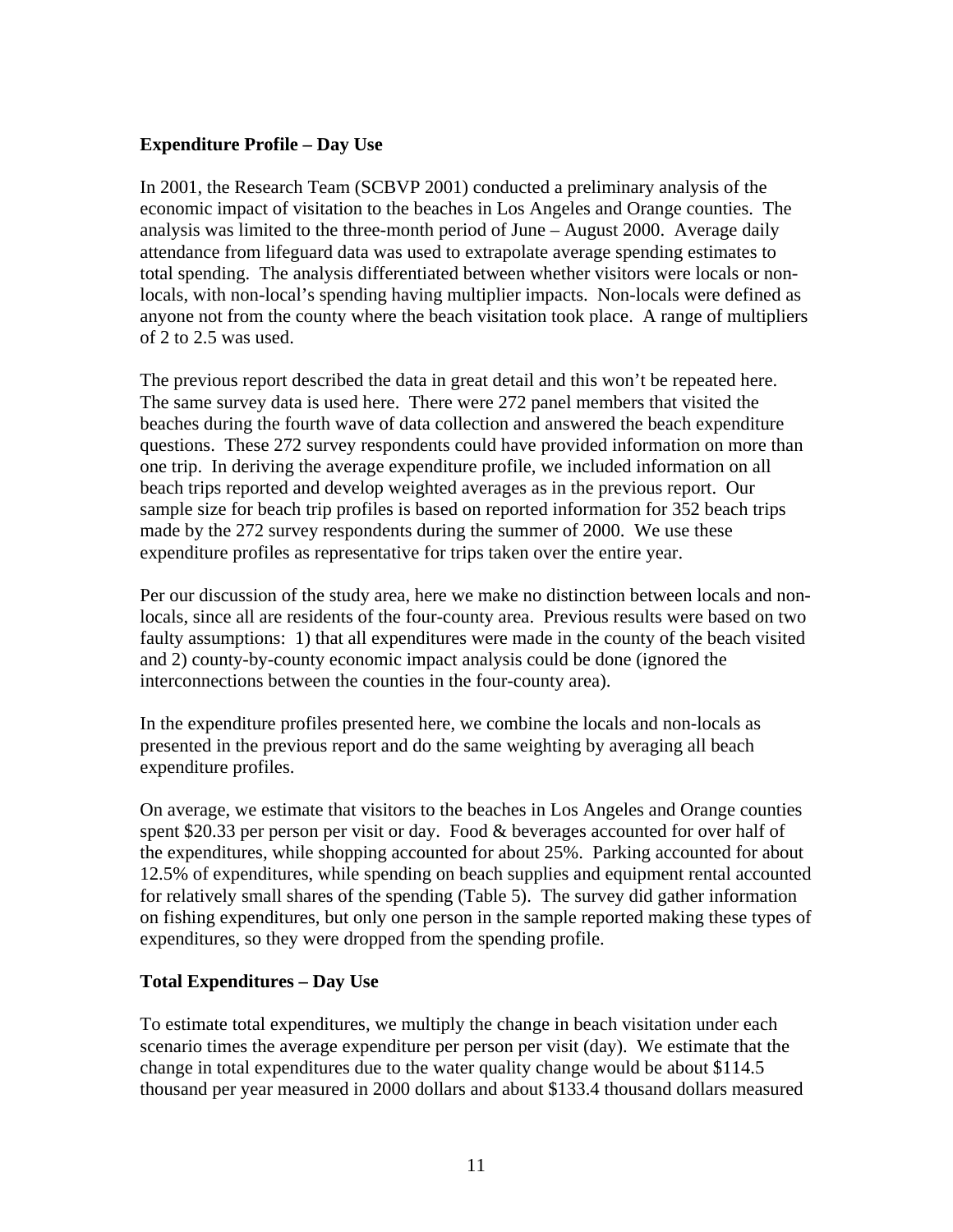in 2006 dollars (Table 5). This is additional amount beach users would spend each year in the four-county study area due to the water quality change at Long Beach.

|                         | Average  | Change in Total      | Change in Total      |
|-------------------------|----------|----------------------|----------------------|
|                         | Per Day  | Spending due to      | Spending due to      |
|                         | Spending | <b>Water Quality</b> | <b>Water Quality</b> |
| Category                | 2000 \$  | 2000\$               | 2006\$               |
| Parking                 | \$2.54   | \$14,308             | \$16,668             |
| Food & Beverage         | \$11.12  | \$62,639             | \$72,972             |
| <b>Beach Supplies</b>   | \$0.98   | \$5,520              | \$6,431              |
| <b>Rental Equipment</b> | \$0.65   | \$3,661              | \$4,265              |
| Shopping                | \$5.04   | \$28,390             | \$33,074             |
| Total                   | \$20.33  | \$114,519            | \$133,410            |

Table 5. Change in Total Spending Due to Changes in Water Quality at Long Beach (Annual Increase) – Day Use

## **IMPLAN Analysis**

The next step in the economic impact analysis is to import the spending profiles and changes in beach visitation into the IMPLAN model. Each of the expenditure categories must first be mapped into industries for which economic accounts are organized. IMPLAN aggregates sectors in the North American Industry Classification System (NAICS), into IMPLAN sectors.

Food & Beverages were mapped into IMPLAN sector 454: Eating and Drinking Places. We assumed that all spending on food & beverages was done at restaurants and bars. Shopping and beach supplies were mapped into IMPLAN sector 455: Miscellaneous Retail, while rental equipment spending was mapped into IMPLAN sector 488: Amusement and Recreation Services. Parking expenditures were assumed to be all spent at municipal parking lots and was mapped into IMPLAN sector 512: Other State and Local Government Enterprises (Table 6).

Table 6. Expenditure Mapping into IMPLAN Sectors

| <b>Expenditure Category</b> | <b>IMPLAN Sector</b>                                           |
|-----------------------------|----------------------------------------------------------------|
| Food and Beverages          | 454: Eating and Drinking Places                                |
| Shopping                    | 455: Miscellaneous Retail                                      |
| <b>Beach Supplies</b>       | 455: Miscellaneous Retail                                      |
| <b>Equipment Rental</b>     | 488: Amusement and Recreation Services                         |
| Parking                     | 512: Other State and Local Government Enterprises <sup>1</sup> |

1. Assumes all parking is municipal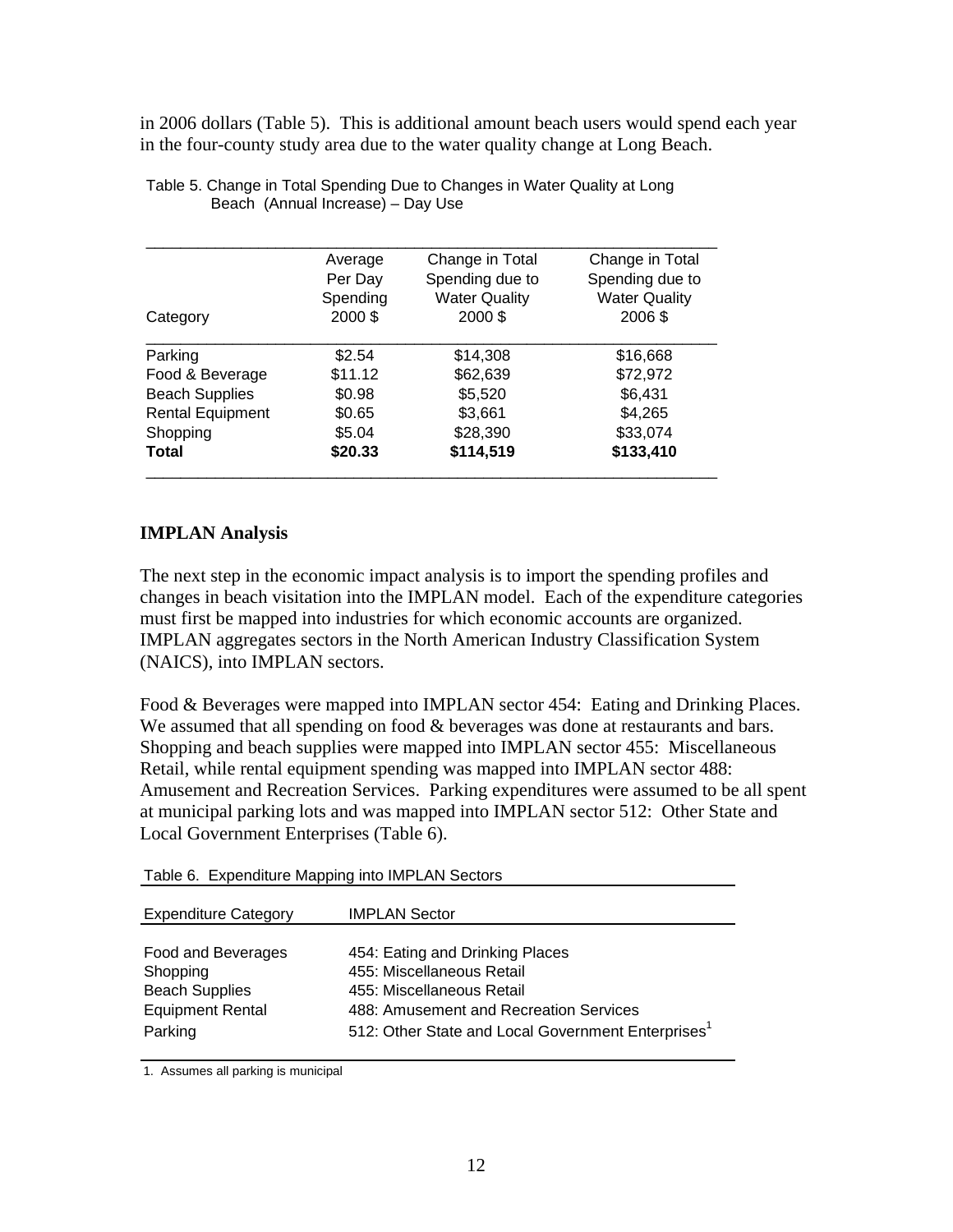IMPLAN uses the "Social Accounts Matrix" (SAM), which specifies all the interrelationships between households, businesses, government entities, and private non profit organizations. Each IMPLAN sector has different production functions, which specify the inputs used in production. The SAM also includes "foreign trade" and "domestic trade", which represent inputs from outside the study area. This explains why "direct" output is less than initial expenditures. A portion of the expenditure revenue received goes outside the four-county area to purchase inputs in the production process. Also as noted above, IMPLAN produces estimates of direct, indirect and induced effects for output, value added, income and employment.<sup>[2](#page-17-0)</sup> Also, because IMPLAN data are in 1999 dollars and the expenditure profiles are in 2000 dollars, the expenditures are first deflated to 1999 dollars when inputted into the model. On final output tables, dollars are inflated to 2006 dollars.

## **Economic Impact – Day Use**

 $\overline{a}$ 

The annual increase in beach spending of \$133,410 results in an increase in the direct effect on output of about \$127.5 thousand, which would result in about \$82.9 thousand in direct value added, \$53 thousand in direct income, and 2.3 jobs in direct employment (Table 7). These impacts represent the amount required to purchase inputs for the final production of goods and services purchased as a result of the increase in beach visitation.

| Measurement <sup>1</sup>    | Direct    | Indirect | Induced  | Total     |
|-----------------------------|-----------|----------|----------|-----------|
| Output/Sales (2006 \$)      | \$127.557 | \$39,552 | \$46,886 | \$213,995 |
| Value Added (2006 \$)       | \$82,914  | \$22,945 | \$30,118 | \$135,976 |
| Income (2006 \$)            | \$53,013  | \$15,083 | \$17,886 | \$85,982  |
| Employment (Number of Jobs) | 2.3       | 0.3      | 0.4      | 3.1       |

\_\_\_\_\_\_\_\_\_\_\_\_\_\_\_\_\_\_\_\_\_\_\_\_\_\_\_\_\_\_\_\_\_\_\_\_\_\_\_\_\_\_\_\_\_\_\_\_\_\_\_\_\_\_\_\_\_\_\_\_\_\_\_\_\_\_

Table 7. Economic Impacts on the Local Economy of Changes in Water Quality at Long Beach to Water Quality Conditions at Huntington City Beach (Annual Increase) - Day Use

\_\_\_\_\_\_\_\_\_\_\_\_\_\_\_\_\_\_\_\_\_\_\_\_\_\_\_\_\_\_\_\_\_\_\_\_\_\_\_\_\_\_\_\_\_\_\_\_\_\_\_\_\_\_\_\_\_\_\_\_\_\_\_\_\_\_

1. The local economy includes Los Angeles, Orange, Riverside and San Bernardino counties. Economic impact is estimated using the IMPLAN input-output model.

The total impact, after adding in the indirect and induced impacts (multiplier impacts), is about \$214 thousand in output/sales, \$136 thousand in value added, \$86 thousand in income, and 3.1 jobs (Table 7).

<span id="page-17-0"></span> $2<sup>2</sup>$  At this point, any expenditure categories that involve retails sales are categorized as such in order to take account the difference between the producer and the purchaser prices. The margin basis is set to "household." For this analysis, these categories were "shopping" and "beach supplies." The remaining categories are considered under IMPLAN to be services. Although some of the food and beverages were probably bought in grocery stores or convenience stores, which are considered retail, the judgment was made that this category consisted of eating and drinking places for the most part, and is thus a service industry, not retail.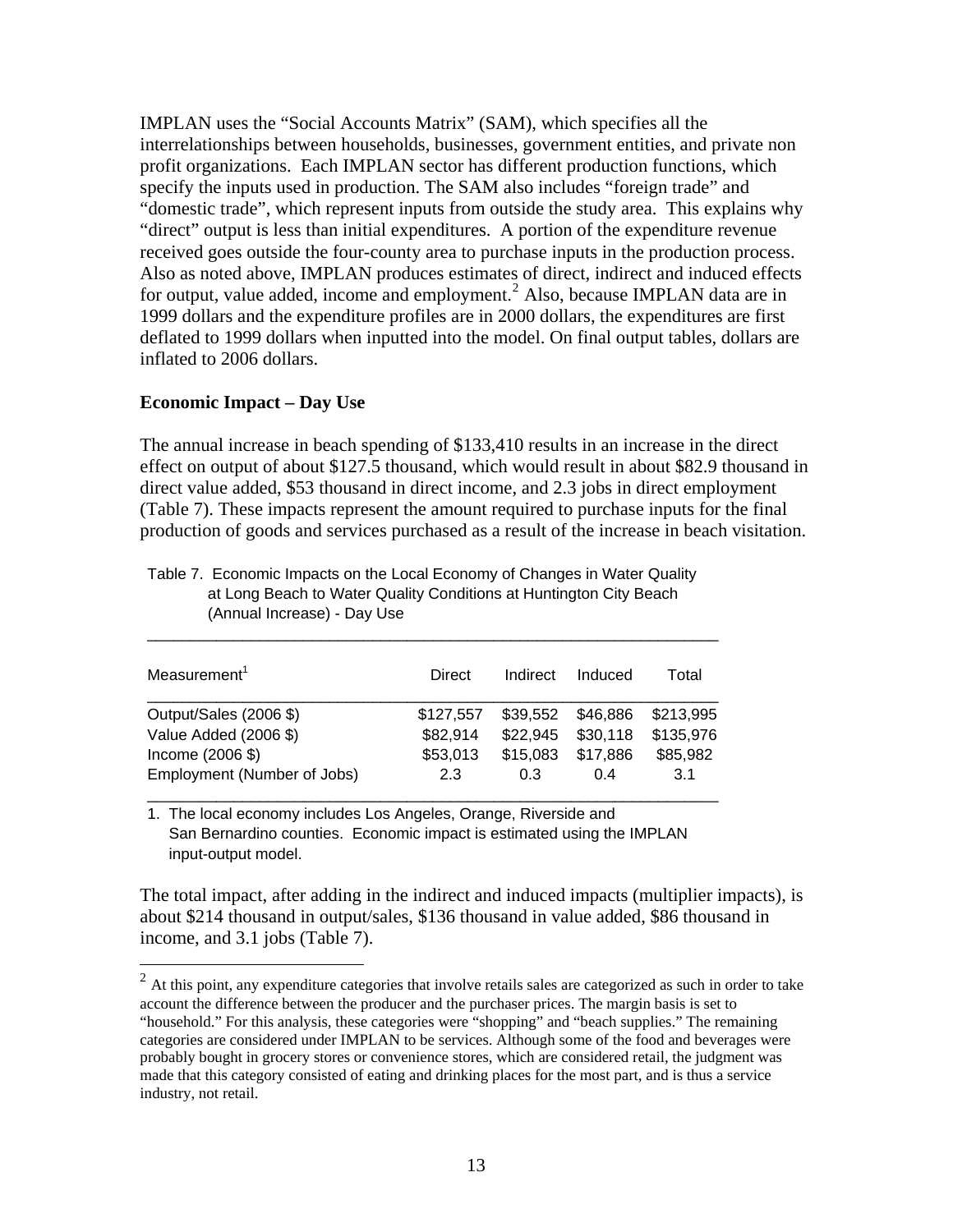## **Discussion**

*Estimates of Economic Value and Impact: Underestimates*. The Southern California Beach Valuation Model (Hanemann et al, 2004) is limited to modeling changes in "day use" only.

King and Symes (2003) did a survey of California beach users in 2002. They concluded that over 97% of all California beach use was done in Southern California as defined by the counties of Santa Barbara south through San Diego County. King and Symes also provided expenditure profiles per person per day for four kinds of beach visitors; 1) CA Day trippers, 2) CA vacationers, 3) U S vacationers, and 4) Foreign vacationers.

For CA Day Trippers, Kings and Symes estimate spending of \$20.73 per person per day. This is very close to our estimate of \$20.33. The other three types of visitors correspond to those who are not included in the Southern California Beach Valuation Project model or multiple-day trippers. King and Symes estimates of spending include transportation and housing and were estimated at \$51.30 for CA vacationers; \$59.83 for U S vacationers; and \$53.03 for Foreign vacationers.

King and Symes (2003) did surveys for nine beaches and report results for each of the nine beaches. Long Beach was not one of the nine beaches. Huntington State Beach had a Heal the Bay water quality score of 2.54 in our baseline model, while Huntington City Beach had a score of 3.915. Long Beach had a score of 2.85 or between the scores of the two Huntington beaches. King and Symes included Huntington Beach in their survey, but aggregated Huntington State and City beaches. So to estimate the economic value and economic impacts for all beach use, i.e. accounting for beach use other than day use (day-trippers), we use the results from King and Symes to derive extrapolation factors to estimate the total impacts of the water quality changes at Long Beach.

King and Symes (2003) estimate that day-trippers accounted for 80.63 percent of all beach use at Huntington State and City beaches. Applying this to our Long Beach estimates of change in use, we estimate at total change in beach use of 6,986 person-days of use (1,353 additional person-days of use from multiple-day users from outside our four-county study area).

For spending, King and Symes reported that visitors to Huntington State and City beaches had average daily per person spending of \$21.92 for day-trippers; \$36.20 for California vacationers; \$55.83 for U S vacationers; and \$40.39 for foreign visitors. Even though day-trippers accounted for 80.63 percent of the person-days of use, they accounted for only 65.23% of spending. We use the 65.23% of spending to extrapolate to the totals for all beach use, not only for spending, but also for output/sales, value added, income, employment and economic value.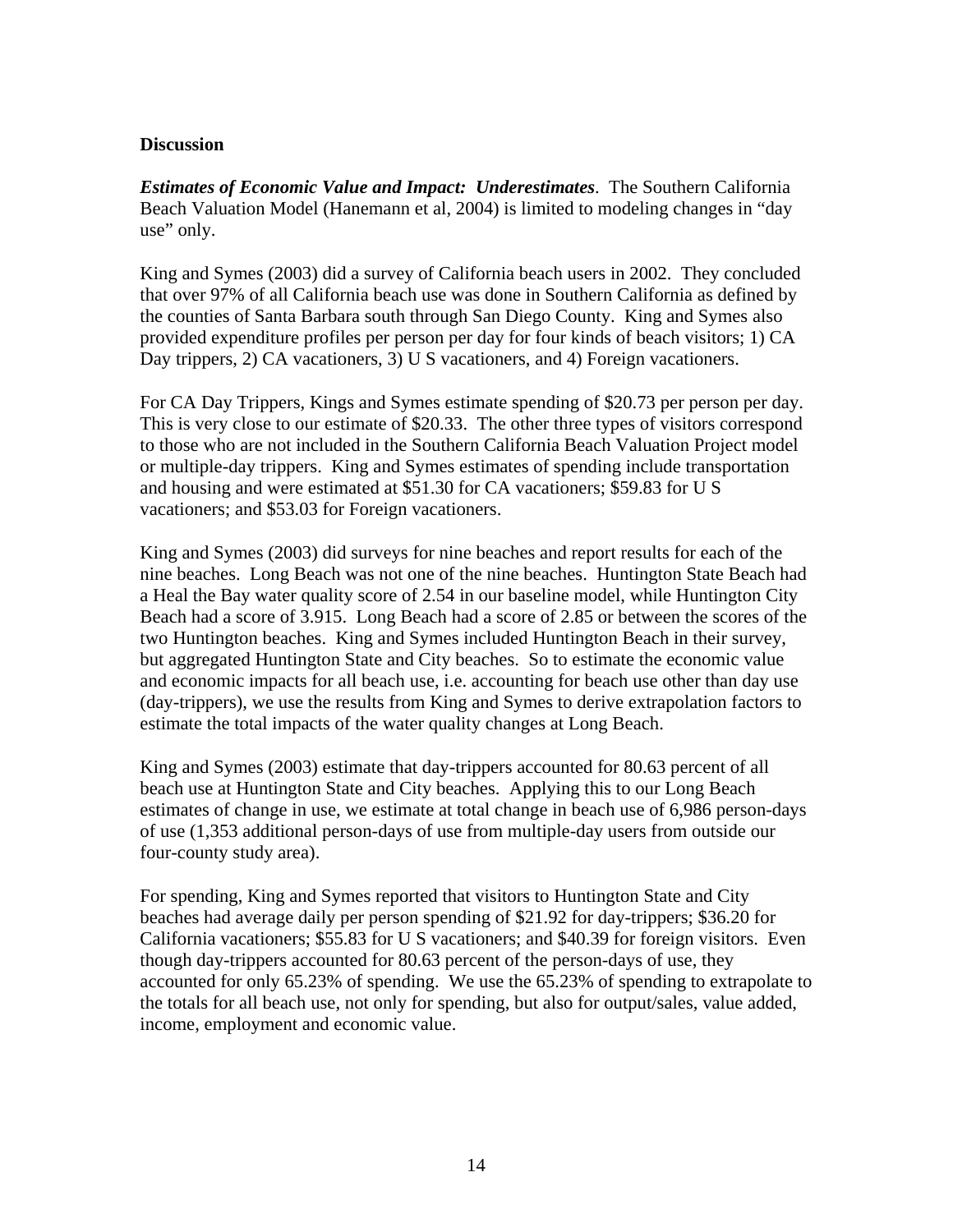## **Estimate of Economic Value and Impact Accounting for All Beach Use.**

*Use and Economic Value.* Using the above extrapolation factors, we estimate that improving the water quality at Long Beach to that of Huntington City Beach will increase annual use at Long Beach by 6,986 person-days. Economic value (benefit) is estimated to increase by an annual amount of \$924,086 measured in 2006 dollars. If we capitalize this annual increase, again assuming that the annual flow of value is constant and is discounted to net present value using a three (3) percent interest rate (see analysis on day use), we estimate a net present value of benefits of about \$8.8 million for ten years, about \$14.9 million for 20 years, and about \$19.3 million for 30 years (Table 8). These values represent the benefits of the investments required to improve water quality at Long Beach to the water quality conditions at Huntington City Beach.

*Economic Impact.* Spending in the four-county study area is estimated to increase annually by \$204,522 measured in 2006 dollars. This annual spending increase would result in annual increase in economic impact to the four-county economy, including multiplier impacts, of \$328,062 in output/sales; \$208,456 in value added; \$131,814 in income; and 4.8 full and part-time jobs (Table 8).

| Measurement <sup>1</sup> | Day Use      | Multiple<br>Day Use | All<br>Beach Use |
|--------------------------|--------------|---------------------|------------------|
| Person-days              | 5,633        | 1,353               | 6,986            |
| Economic Value           | \$602,781    | \$321,305           | \$924,086        |
| Capitalized Value        |              |                     |                  |
| 10 years @ 3%            | \$5,744,625  | \$3,062,102         | \$8,806,727      |
| 20 years @ 3%            | \$9,720,403  | \$5,181,341         | \$14,901,744     |
| 30 years @ 3%            | \$12,567,317 | \$6,698,854         | \$19,266,171     |
| Economic Impact          |              |                     |                  |
| Spending                 | \$133,410    | \$71,112            | \$204,522        |
| Output/Sales             | \$213,895    | \$114,067           | \$328,062        |
| Value Added              | \$135,976    | \$72,480            | \$208,456        |
| Income                   | \$85,982     | \$45,832            | \$131,814        |
| Employment               | 3.1          | 1.8                 | 4.8              |

Table 8. Changes in Economic Value and Economic Impact Due to Changes in Water Quality at Long Beach - All Beach Use

1. 2006 \$ and number of full and part-time jobs.

## **Conclusions**

The Southern California Beach Valuation Model is a very reliable model for predicting changes in beach use and the corresponding changes in economic welfare and economic impact (when combined with the IMPLAN Model) for "day use". However, day use visitation only accounts for 81% of all beach use at Long Beach and multi-day beach users have higher economic values and spend considerably more per person per day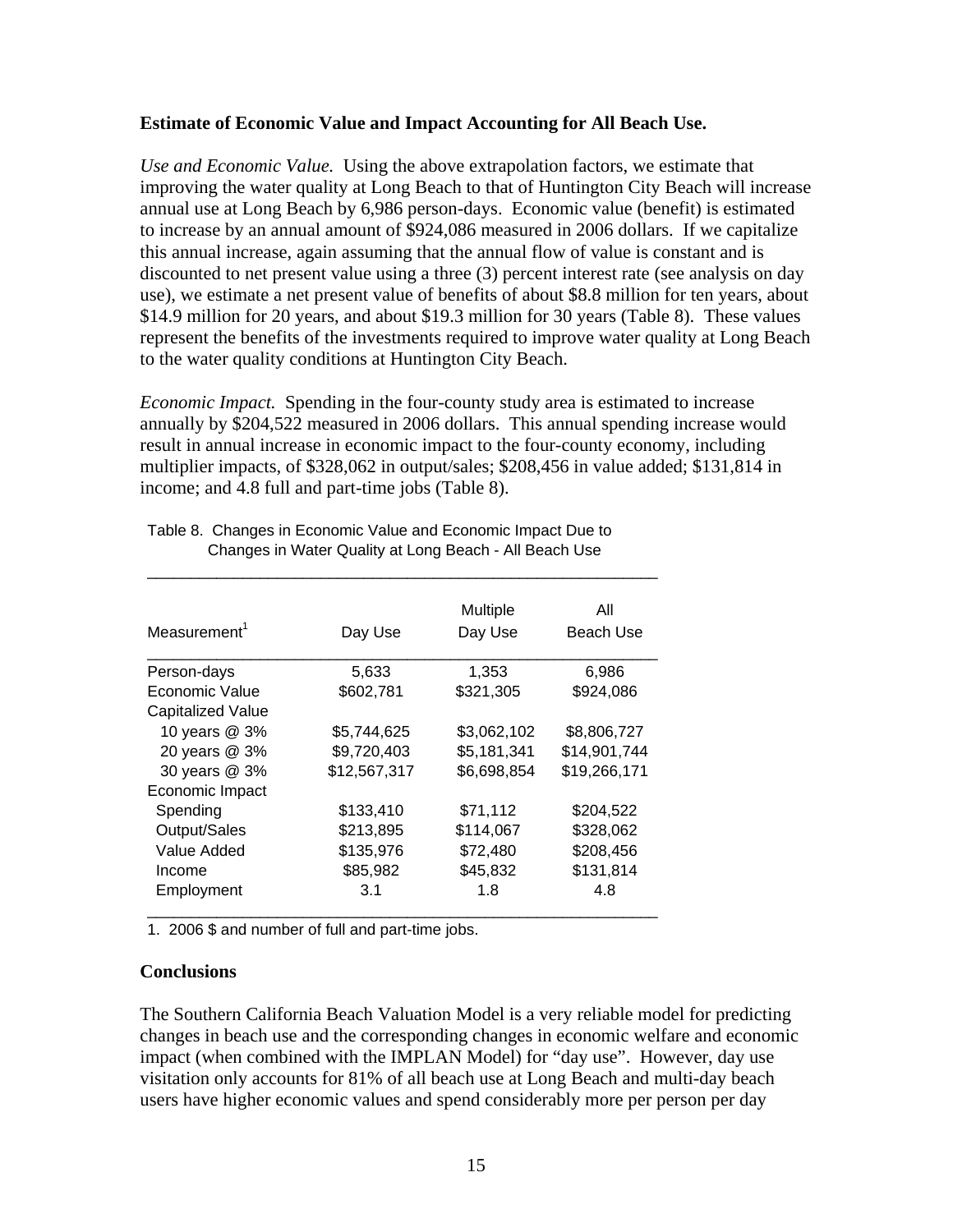resulting in significant under estimates of economic value and impact, if the analysis is limited to day use only.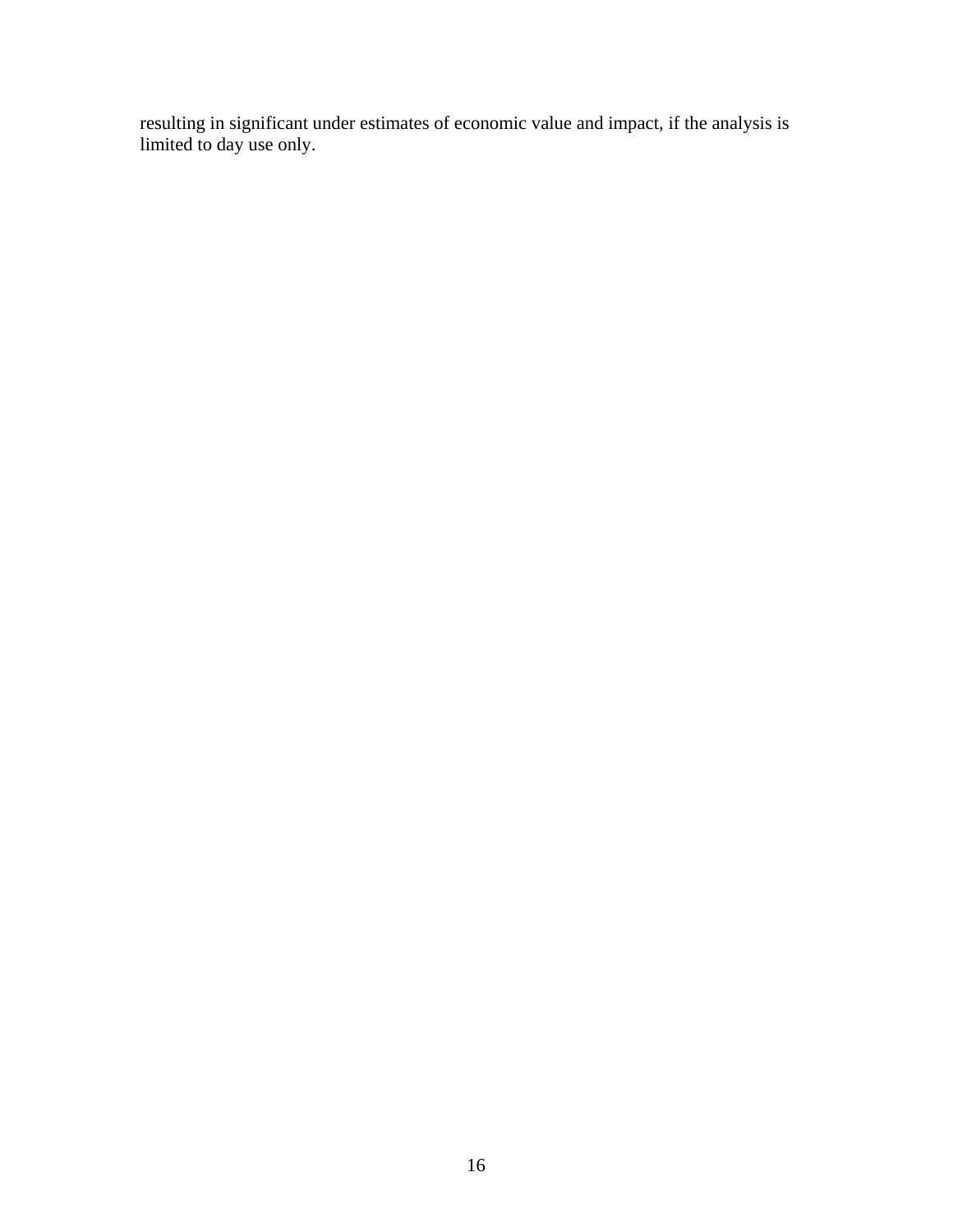## **References:**

Hanemann, Michael, Linwood Pendleton, Craig Mohn, James Hilger, Koichi Kurisawa, David Layton, Chris Busch, and Felipe Vasquez. 2004. **Using Revealed Preference Models to Estimate the Effect Of Coastal Water Quality on Beach Choice in Southern California, A Report from the Southern California Beach Valuation Project**. 70 pp.

[http://marineeconomics.noaa.gov/SCBeach/SCAB\\_Modelling\\_Final.pdf](http://marineeconomics.noaa.gov/SCBeach/SCAB_Modelling_Final.pdf)

- Hanemann, Michael, Linwood Pendleton, and Craig Mohn. 2005a. **Welfare Estimates for Five Scenarios of Water Quality Change in Southern California, A Report from the Southern California Beach Valuation Project**. Research Funded by the National Oceanic and Atmospheric Administration, The Minerals Management Service, The California Office of Spill Prevention and Response, the CA State Water Resources Control Board, and the Santa Monica Bay Restoration Commission. 12 pp. [http://marineeconomics.noaa.gov/SCBeach/Welfare\\_Estimates.pdf](http://marineeconomics.noaa.gov/SCBeach/Welfare_Estimates.pdf)
- Hanemann, Michael, Linwood Pendleton, and Craig Mohn. 2005b. **Instructions for Using the Southern California Beach Valuation Model: Calculating Welfare Estimates for Water Quality Change**. Report submitted to the National Oceanic and Atmospheric Administration, The Minerals Management Service, the California Office of Spill Prevention and Response, the California State Water Resources Control Board, and the Santa Monica Bay Restoration Commission. 15 pp. Available at [http://marineeconomics.noaa.gov/SCBeach/Welfare\\_Manual.pdf](http://marineeconomics.noaa.gov/SCBeach/Welfare_Manual.pdf)
- King, Philip and Douglas Symes. 2003. **The Potential Loss in Gross National Product and Gross State Product from a Failure to Maintain California's Beaches**. A report prepared for the California Department of Boating and Waterways. San Francisco State University, Economics Department. 43 pp.
- Minnesota IMPLAN Group (MIG). 1999. IMPLAN Professional 2.0 Model Data. Stillwater, MN.
- SCBVP (Southern California Beach Valuation Project) Research Team. 2001. Summary Report on Expenditures Module – A Report on Data Collected for the Southern California Beach Valuation Module. Submitted to Beach Project Funders. 16 pp.
- United States Bureau of Economic Analysis. 2004. Regional Economic Information System. [http://www.bea.gov](http://www.bea.gov/)

United States Census Bureau. 2000. *Census of Inter-county Commuters.* 

United States Bureau of Labor Statistics. 2006. Consumer Price Index Data. [http://www.bls.gov](http://www.bls.gov/)